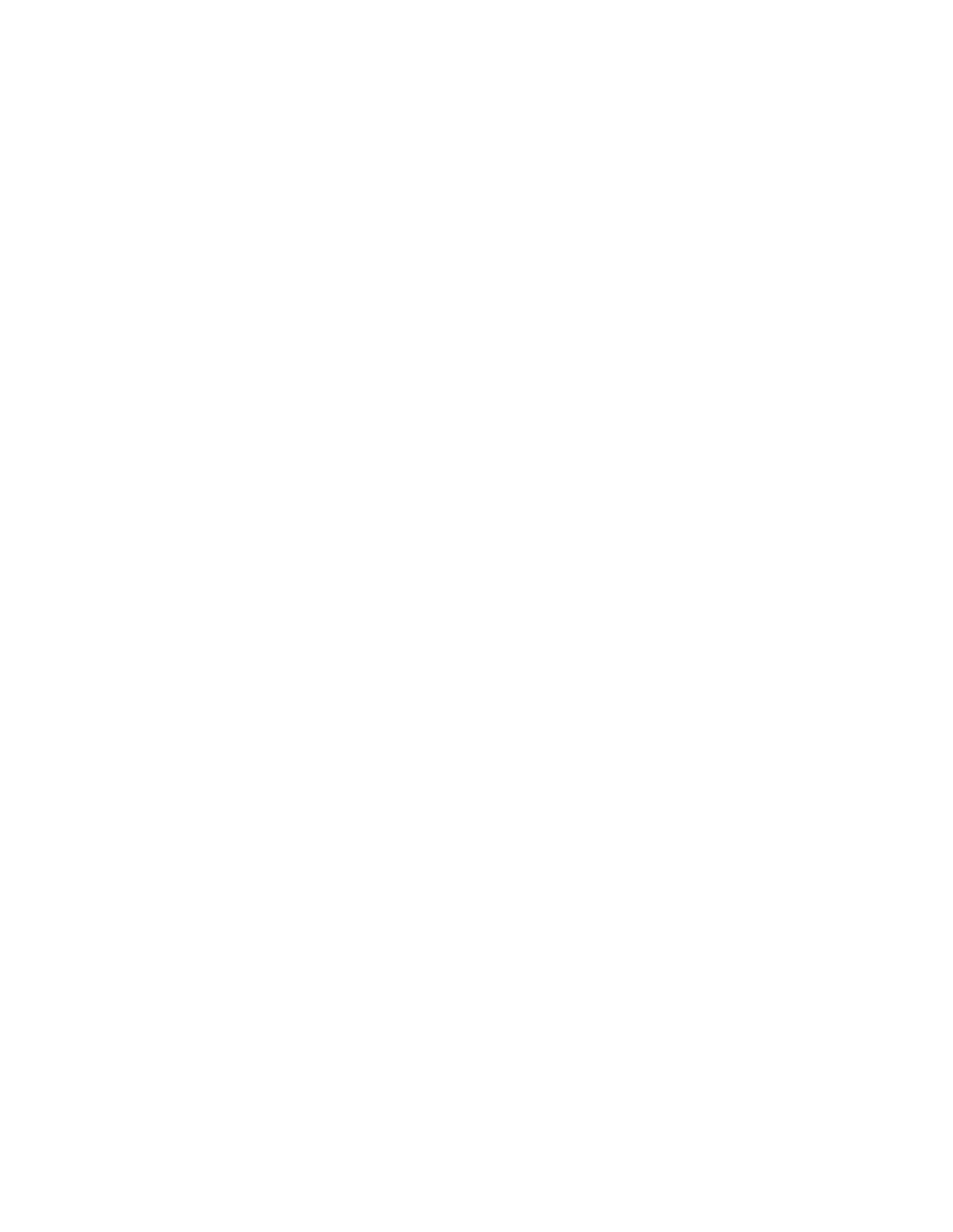# **Table of Contents**

| <b>Data Tables</b> | Page |
|--------------------|------|
|                    |      |
|                    |      |
|                    |      |
|                    |      |
|                    |      |
|                    |      |
|                    |      |
|                    |      |
|                    |      |
|                    |      |
|                    |      |
|                    |      |
|                    |      |
|                    |      |
|                    |      |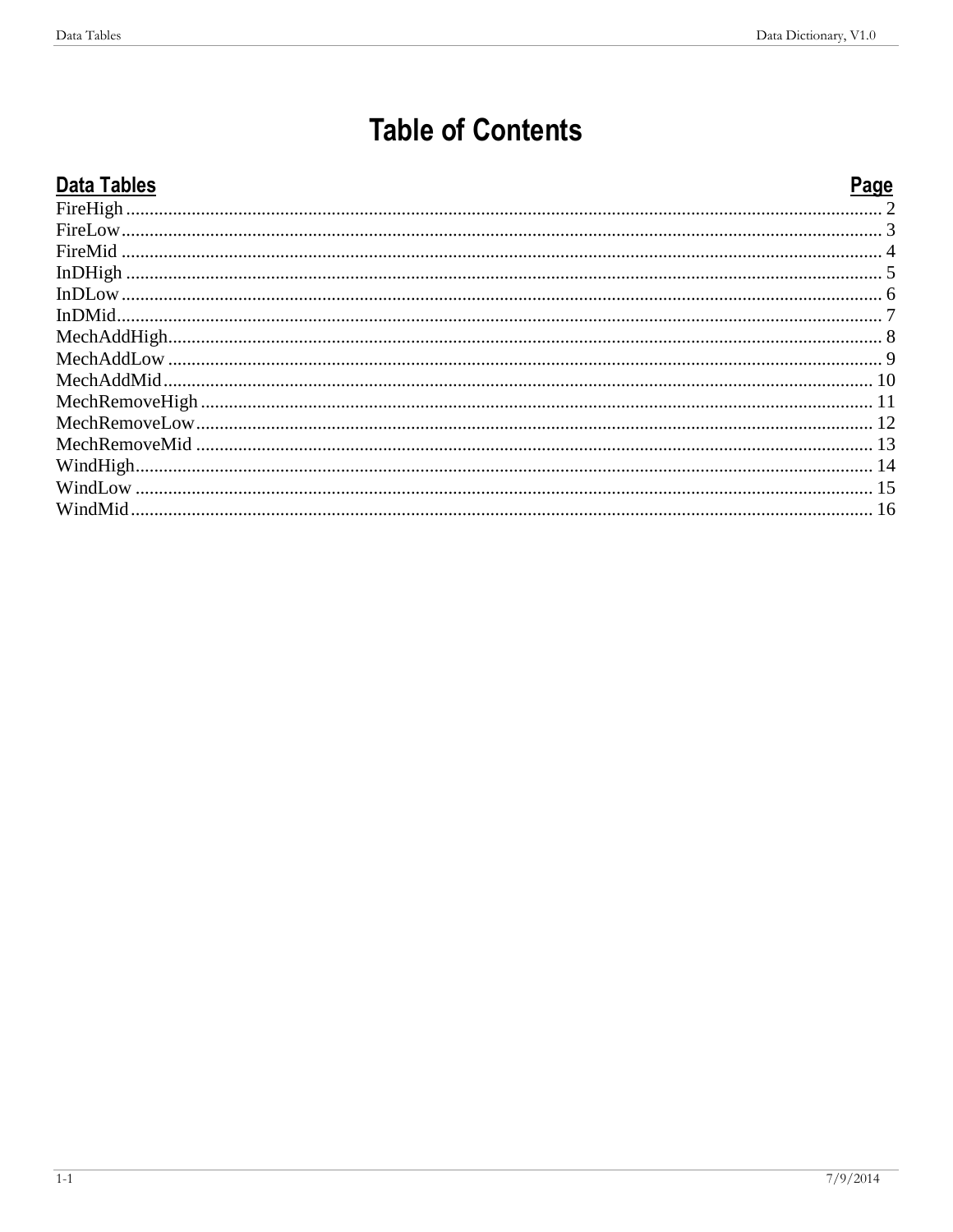# **Section I: Data Tables**

## <span id="page-3-0"></span>**FireHigh**

This table contains plot-level outputs from the Forest Vegetation Simulator (FVS). The plots were disturbed as a high severity fire incident using FVS/FFE keywords.

| <b>Name</b>       | <b>Description</b>                                                                         |
|-------------------|--------------------------------------------------------------------------------------------|
| Stand CN          | Database control number. Required by Suppose 2.0 when populating stand lists.              |
| <b>Required</b>   |                                                                                            |
| Year              | The stand's inventory year corresponding to $IY(1)$ in FVS and associated post disturbance |
|                   | time step. (Required by Suppose 2.0 when populating stand lists.)                          |
| Variant           | The two character variant identification code. Required by Suppose 2.0 when populating     |
|                   | stand lists.                                                                               |
| CycleNum          | FVS cycle number                                                                           |
| <b>HEIT</b>       | Before-thinning average top height (BTopHt: height, in feet, of 40 largest diameter trees) |
| PCC               | Percent canopy Cover: SpMcDBH(7,All,0,1,200.,0.,500.,0,0.)                                 |
| <b>CBD</b>        | Crown bulk density from the potential fire report (CrBulkDn)                               |
| CBH               | Crown base height from the potential fire report (CrBaseHt)                                |
| <b>PCCDELTA</b>   | Change in percent canopy cover from previous time step (PCC1 - PCC2)                       |
| <b>HTDELTA</b>    | Change in height from previous time step (Heit1 - Heit2)                                   |
| <b>CBDDELTA</b>   | Change in CBD from previous time step (CBD1 - CBD2)                                        |
| <b>CBHDELTA</b>   | Change in CBH from previous time step(CBH1 - CBH2)                                         |
| <b>FIAFT</b>      | Forest type (ForTyp) code determined from stand conditions throughout the projection       |
|                   | (see appendix B in EssentialFVS)                                                           |
| <b>FIASZ</b>      | Stand size class (SizCls) code determined from stand conditions throughout the projection  |
|                   | (see appendix B in EssentialFVS)                                                           |
| <b>FIAST</b>      | Stand stocking class (StkCls) code determined from stand conditions throughout the         |
|                   | projection (see appendix B in EssentialFVS)                                                |
| FUEL1             | FuelLoad(1,1): Course woody debris in tons/acre for size class (Greater than or equal to   |
|                   | zero, less than 0.25 inch)                                                                 |
| FUEL2             | FuelLoad(2,2): Course woody debris in tons/acre for size class (Greater than or equal to   |
|                   | 0.25 inch, less than 1 inch)                                                               |
| FUEL3             | FuelLoad(3,3): Course woody debris in tons/acre for size class (Greater than or equal to 1 |
|                   | inch, less than 3 inches)                                                                  |
| FUEL4             | FuelLoad(4,4): Course woody debris in tons/acre for size class (Greater than or equal to 3 |
|                   | inches, less than 6 inches)                                                                |
| FUEL5             | FuelLoad(5,5): Course woody debris in tons/acre for size class (Greater than or equal to 6 |
|                   | inches, less than 12 inches)                                                               |
| FULE6             | FuelLoad(6,6): Course woody debris in tons/acre for size class (Greater than or equal to   |
|                   | 12 inches, less than 20 inches)                                                            |
| FUEL7             | FuelLoad(7,7): Course woody debris in tons/acre for size class (Greater than or equal to   |
|                   | 20 inches, less than 35 inches)                                                            |
| FUEL <sub>8</sub> | FuelLoad(8,8): Course woody debris in tons/acre for size class (Greater than or equal to   |
|                   | 35 inch, less than 50 inches)                                                              |
| FUELM1            | FuelMods(1,1): associated weight of a fuel model being used (first fuel model selected,    |
|                   | actual fuel model number)                                                                  |
| FUEKM2            | FuelMods(2,1): associated weight of a fuel model being used (second fuel model selected,   |
|                   | actual fuel model number)                                                                  |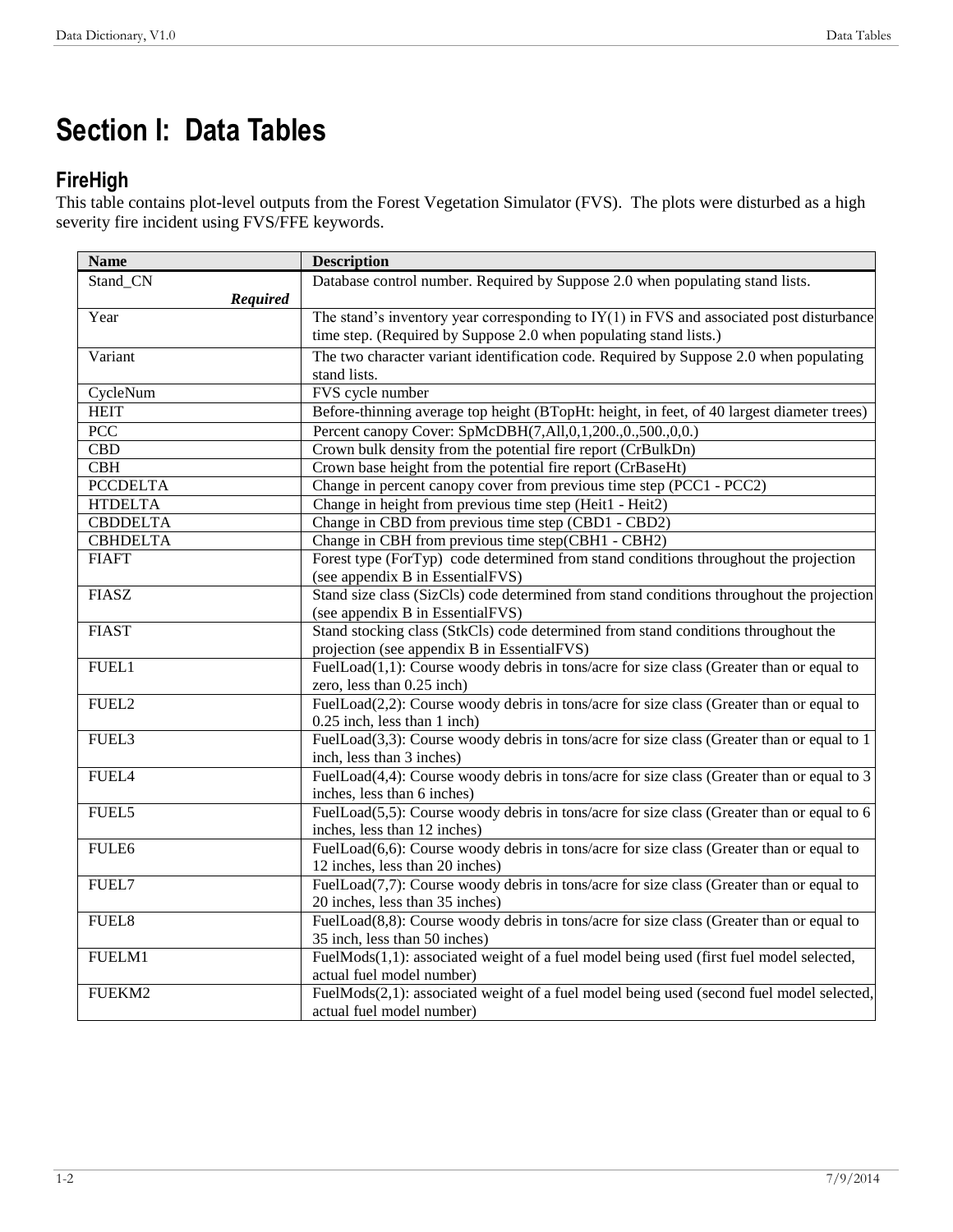## <span id="page-4-0"></span>**FireLow**

This table contains plot-level outputs from the Forest Vegetation Simulator (FVS). The plots were disturbed as a low severity fire incident using FVS/FFE keywords.

| <b>Name</b>             | <b>Description</b>                                                                         |
|-------------------------|--------------------------------------------------------------------------------------------|
| Stand CN                | Database control number. Required by Suppose 2.0 when populating stand lists.              |
| <b>Required</b>         |                                                                                            |
| Year                    | The stand's inventory year corresponding to $IY(1)$ in FVS and associated post disturbance |
|                         | time step. (Required by Suppose 2.0 when populating stand lists.)                          |
| Variant                 | The two character variant identification code. Required by Suppose 2.0 when populating     |
|                         | stand lists.                                                                               |
| CycleNum                | FVS cycle number                                                                           |
| <b>HEIT</b>             | Before-thinning average top height (BTopHt: height, in feet, of 40 largest diameter trees) |
| PCC                     | Percent canopy Cover: SpMcDBH(7,All,0,1,200.,0.,500.,0,0.)                                 |
| $\overline{\text{CBD}}$ | Crown bulk density from the potential fire report (CrBulkDn)                               |
| CBH                     | Crown base height from the potential fire report (CrBaseHt)                                |
| <b>PCCDELTA</b>         | Change in percent canopy cover from previous time step (PCC1 - PCC2)                       |
| <b>HTDELTA</b>          | Change in height from previous time step (Heit1 - Heit2)                                   |
| <b>CBDDELTA</b>         | Change in CBD from previous time step (CBD1 - CBD2)                                        |
| <b>CBHDELTA</b>         | Change in CBH from previous time step(CBH1 - CBH2)                                         |
| <b>FIAFT</b>            | Forest type (ForTyp) code determined from stand conditions throughout the projection       |
|                         | (see appendix B in EssentialFVS)                                                           |
| <b>FIASZ</b>            | Stand size class (SizCls) code determined from stand conditions throughout the projection  |
|                         | (see appendix B in EssentialFVS)                                                           |
| <b>FIAST</b>            | Stand stocking class (StkCls) code determined from stand conditions throughout the         |
|                         | projection (see appendix B in EssentialFVS)                                                |
| FUEL1                   | FuelLoad(1,1): Course woody debris in tons/acre for size class (Greater than or equal to   |
|                         | zero, less than 0.25 inch)                                                                 |
| FUEL2                   | FuelLoad(2,2): Course woody debris in tons/acre for size class (Greater than or equal to   |
|                         | 0.25 inch, less than 1 inch)                                                               |
| FUEL3                   | FuelLoad(3,3): Course woody debris in tons/acre for size class (Greater than or equal to 1 |
|                         | inch, less than 3 inches)                                                                  |
| FUEL4                   | FuelLoad(4,4): Course woody debris in tons/acre for size class (Greater than or equal to 3 |
|                         | inches, less than 6 inches)                                                                |
| FUEL5                   | FuelLoad(5,5): Course woody debris in tons/acre for size class (Greater than or equal to 6 |
|                         | inches, less than 12 inches)                                                               |
| FULE6                   | FuelLoad(6,6): Course woody debris in tons/acre for size class (Greater than or equal to   |
|                         | 12 inches, less than 20 inches)                                                            |
| FUEL7                   | FuelLoad(7,7): Course woody debris in tons/acre for size class (Greater than or equal to   |
|                         | 20 inches, less than 35 inches)                                                            |
| FUEL8                   | FuelLoad(8,8): Course woody debris in tons/acre for size class (Greater than or equal to   |
|                         | 35 inch, less than 50 inches)                                                              |
| FUELM1                  | FuelMods(1,1): associated weight of a fuel model being used (first fuel model selected,    |
|                         | actual fuel model number)                                                                  |
| FUEKM2                  | FuelMods(2,1): associated weight of a fuel model being used (second fuel model selected,   |
|                         | actual fuel model number)                                                                  |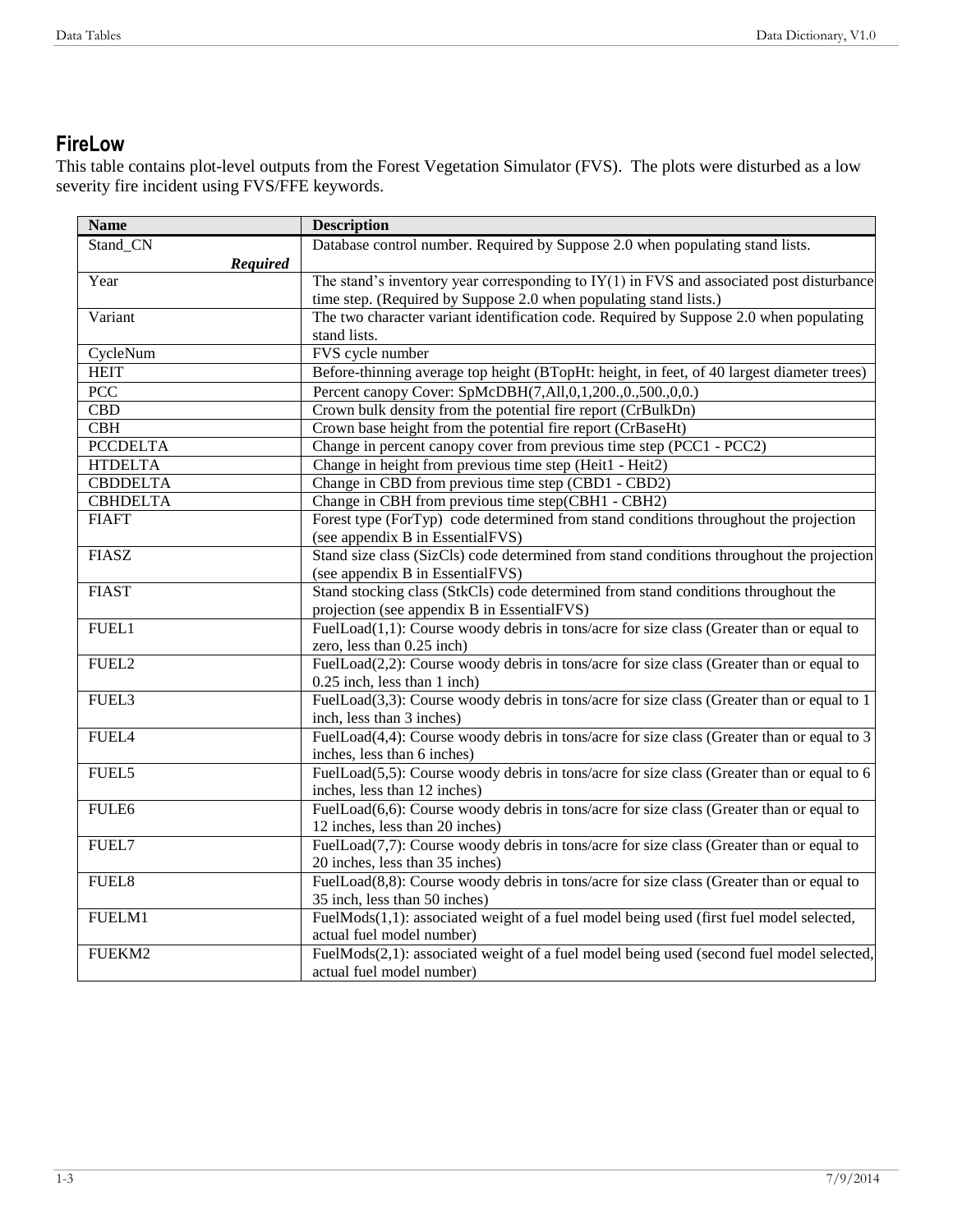## <span id="page-5-0"></span>**FireMid**

This table contains plot-level outputs from the Forest Vegetation Simulator (FVS). The plots were disturbed as a moderate severity fire incident using FVS/FFE keywords.

| <b>Name</b>      | <b>Description</b>                                                                         |
|------------------|--------------------------------------------------------------------------------------------|
| Stand CN         | Database control number. Required by Suppose 2.0 when populating stand lists.              |
| <b>Required</b>  |                                                                                            |
| Year             | The stand's inventory year corresponding to $IY(1)$ in FVS and associated post disturbance |
|                  | time step. (Required by Suppose 2.0 when populating stand lists.)                          |
| Variant          | The two character variant identification code. Required by Suppose 2.0 when populating     |
|                  | stand lists.                                                                               |
| CycleNum         | FVS cycle number                                                                           |
| <b>HEIT</b>      | Before-thinning average top height (BTopHt: height, in feet, of 40 largest diameter trees) |
| $\overline{PCC}$ | Percent canopy Cover: SpMcDBH(7,All,0,1,200.,0.,500.,0,0.)                                 |
| <b>CBD</b>       | Crown bulk density from the potential fire report (CrBulkDn)                               |
| CBH              | Crown base height from the potential fire report (CrBaseHt)                                |
| <b>PCCDELTA</b>  | Change in percent canopy cover from previous time step (PCC1 - PCC2)                       |
| <b>HTDELTA</b>   | Change in height from previous time step (Heit1 - Heit2)                                   |
| <b>CBDDELTA</b>  | Change in CBD from previous time step (CBD1 - CBD2)                                        |
| <b>CBHDELTA</b>  | Change in CBH from previous time step(CBH1 - CBH2)                                         |
| <b>FIAFT</b>     | Forest type (ForTyp) code determined from stand conditions throughout the projection       |
|                  | (see appendix B in EssentialFVS)                                                           |
| <b>FIASZ</b>     | Stand size class (SizCls) code determined from stand conditions throughout the projection  |
|                  | (see appendix B in EssentialFVS)                                                           |
| <b>FIAST</b>     | Stand stocking class (StkCls) code determined from stand conditions throughout the         |
|                  | projection (see appendix B in EssentialFVS)                                                |
| FUEL1            | FuelLoad(1,1): Course woody debris in tons/acre for size class (Greater than or equal to   |
|                  | zero, less than 0.25 inch)                                                                 |
| FUEL2            | FuelLoad(2,2): Course woody debris in tons/acre for size class (Greater than or equal to   |
|                  | 0.25 inch, less than 1 inch)                                                               |
| FUEL3            | FuelLoad(3,3): Course woody debris in tons/acre for size class (Greater than or equal to 1 |
|                  | inch, less than 3 inches)                                                                  |
| FUEL4            | FuelLoad(4,4): Course woody debris in tons/acre for size class (Greater than or equal to 3 |
|                  | inches, less than 6 inches)                                                                |
| FUEL5            | FuelLoad(5,5): Course woody debris in tons/acre for size class (Greater than or equal to 6 |
|                  | inches, less than 12 inches)                                                               |
| FULE6            | FuelLoad(6,6): Course woody debris in tons/acre for size class (Greater than or equal to   |
|                  | 12 inches, less than 20 inches)                                                            |
| FUEL7            | FuelLoad(7,7): Course woody debris in tons/acre for size class (Greater than or equal to   |
|                  | 20 inches, less than 35 inches)                                                            |
| FUEL8            | FuelLoad(8,8): Course woody debris in tons/acre for size class (Greater than or equal to   |
|                  | 35 inch, less than 50 inches)                                                              |
| FUELM1           | FuelMods(1,1): associated weight of a fuel model being used (first fuel model selected,    |
|                  | actual fuel model number)                                                                  |
| FUEKM2           | FuelMods(2,1): associated weight of a fuel model being used (second fuel model selected,   |
|                  | actual fuel model number)                                                                  |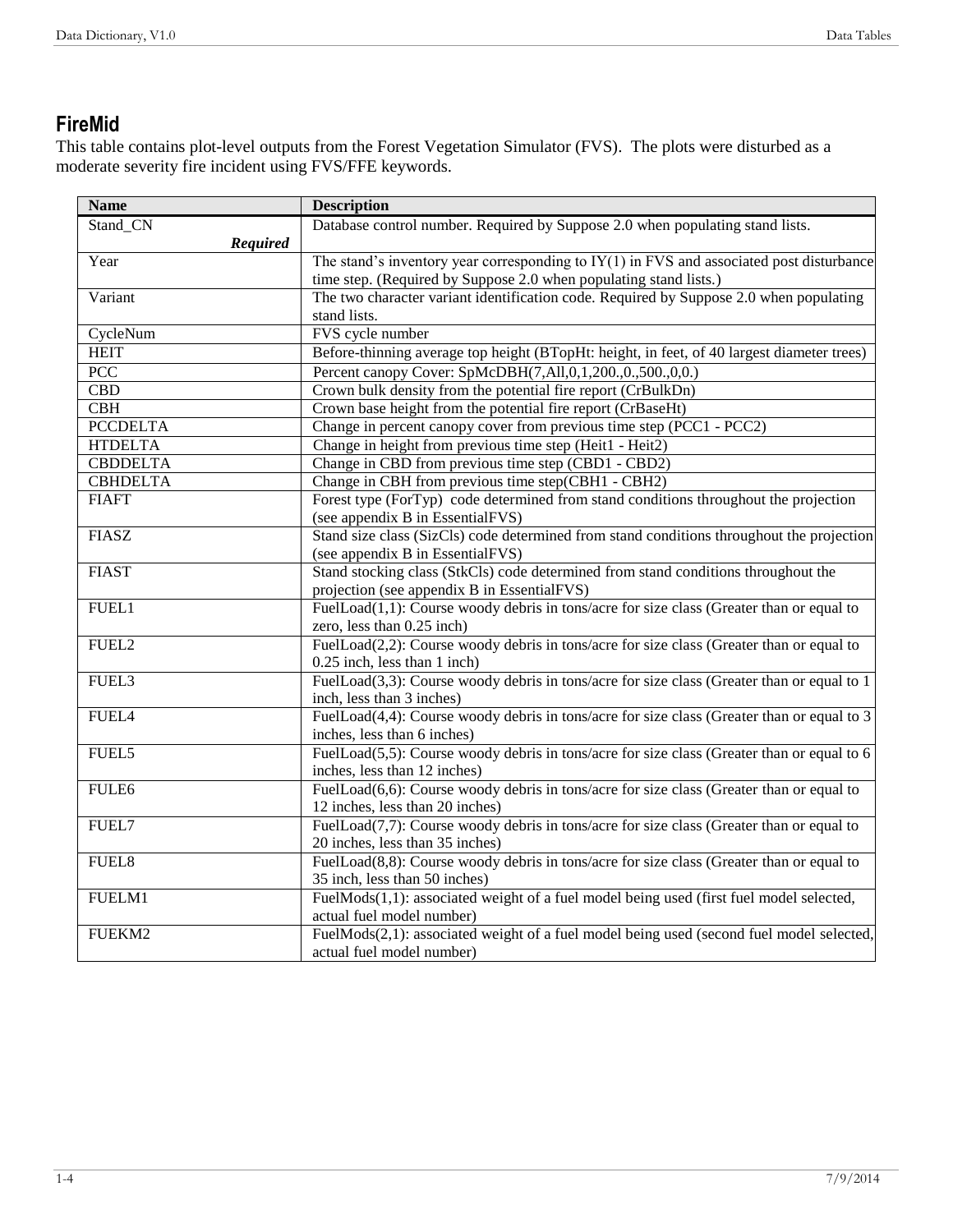# <span id="page-6-0"></span>**InDHigh**

This table contains plot-level outputs from the Forest Vegetation Simulator (FVS). The plots were disturbed as a high severity insect and disease incident using FVS keywords.

| <b>Name</b>       | <b>Description</b>                                                                           |
|-------------------|----------------------------------------------------------------------------------------------|
| Stand CN          | Database control number. Required by Suppose 2.0 when populating stand lists.                |
| <b>Required</b>   |                                                                                              |
| Year              | The stand's inventory year corresponding to $IY(1)$ in FVS and associated post disturbance   |
|                   | time step. (Required by Suppose 2.0 when populating stand lists.)                            |
| Variant           | The two character variant identification code. Required by Suppose 2.0 when populating       |
|                   | stand lists.                                                                                 |
| CycleNum          | FVS cycle number                                                                             |
| <b>HEIT</b>       | Before-thinning average top height (BTopHt: height, in feet, of 40 largest diameter trees)   |
| PCC               | Percent canopy Cover: SpMcDBH(7,All,0,1,200.,0.,500.,0,0.)                                   |
| CBD               | Crown bulk density from the potential fire report (CrBulkDn)                                 |
| CBH               | Crown base height from the potential fire report (CrBaseHt)                                  |
| <b>PCCDELTA</b>   | Change in percent canopy cover from previous time step (PCC1 - PCC2)                         |
| <b>HTDELTA</b>    | Change in height from previous time step (Heit1 - Heit2)                                     |
| <b>CBDDELTA</b>   | Change in CBD from previous time step (CBD1 - CBD2)                                          |
| <b>CBHDELTA</b>   | Change in CBH from previous time step(CBH1 - CBH2)                                           |
| <b>FIAFT</b>      | Forest type (ForTyp) code determined from stand conditions throughout the projection         |
|                   | (see appendix B in EssentialFVS)                                                             |
| <b>FIASZ</b>      | Stand size class (SizCls) code determined from stand conditions throughout the projection    |
|                   | (see appendix B in EssentialFVS)                                                             |
| <b>FIAST</b>      | Stand stocking class (StkCls) code determined from stand conditions throughout the           |
|                   | projection (see appendix B in EssentialFVS)                                                  |
| FUEL1             | FuelLoad(1,1): Course woody debris in tons/acre for size class (Greater than or equal to     |
|                   | zero, less than 0.25 inch)                                                                   |
| FUEL2             | FuelLoad(2,2): Course woody debris in tons/acre for size class (Greater than or equal to     |
|                   | 0.25 inch, less than 1 inch)                                                                 |
| FUEL3             | FuelLoad(3,3): Course woody debris in tons/acre for size class (Greater than or equal to 1   |
|                   | inch, less than 3 inches)                                                                    |
| FUEL4             | FuelLoad(4,4): Course woody debris in tons/acre for size class (Greater than or equal to 3   |
|                   | inches, less than 6 inches)                                                                  |
| FUEL5             | FuelLoad(5,5): Course woody debris in tons/acre for size class (Greater than or equal to $6$ |
|                   | inches, less than 12 inches)                                                                 |
| FULE6             | FuelLoad $(6,6)$ : Course woody debris in tons/acre for size class (Greater than or equal to |
|                   | 12 inches, less than 20 inches)                                                              |
| FUEL7             | FuelLoad(7,7): Course woody debris in tons/acre for size class (Greater than or equal to     |
|                   | 20 inches, less than 35 inches)                                                              |
| FUEL <sub>8</sub> | FuelLoad(8,8): Course woody debris in tons/acre for size class (Greater than or equal to     |
|                   | 35 inch, less than 50 inches)                                                                |
| FUELM1            | FuelMods(1,1): associated weight of a fuel model being used (first fuel model selected,      |
|                   | actual fuel model number)                                                                    |
| FUEKM2            | FuelMods(2,1): associated weight of a fuel model being used (second fuel model selected,     |
|                   | actual fuel model number)                                                                    |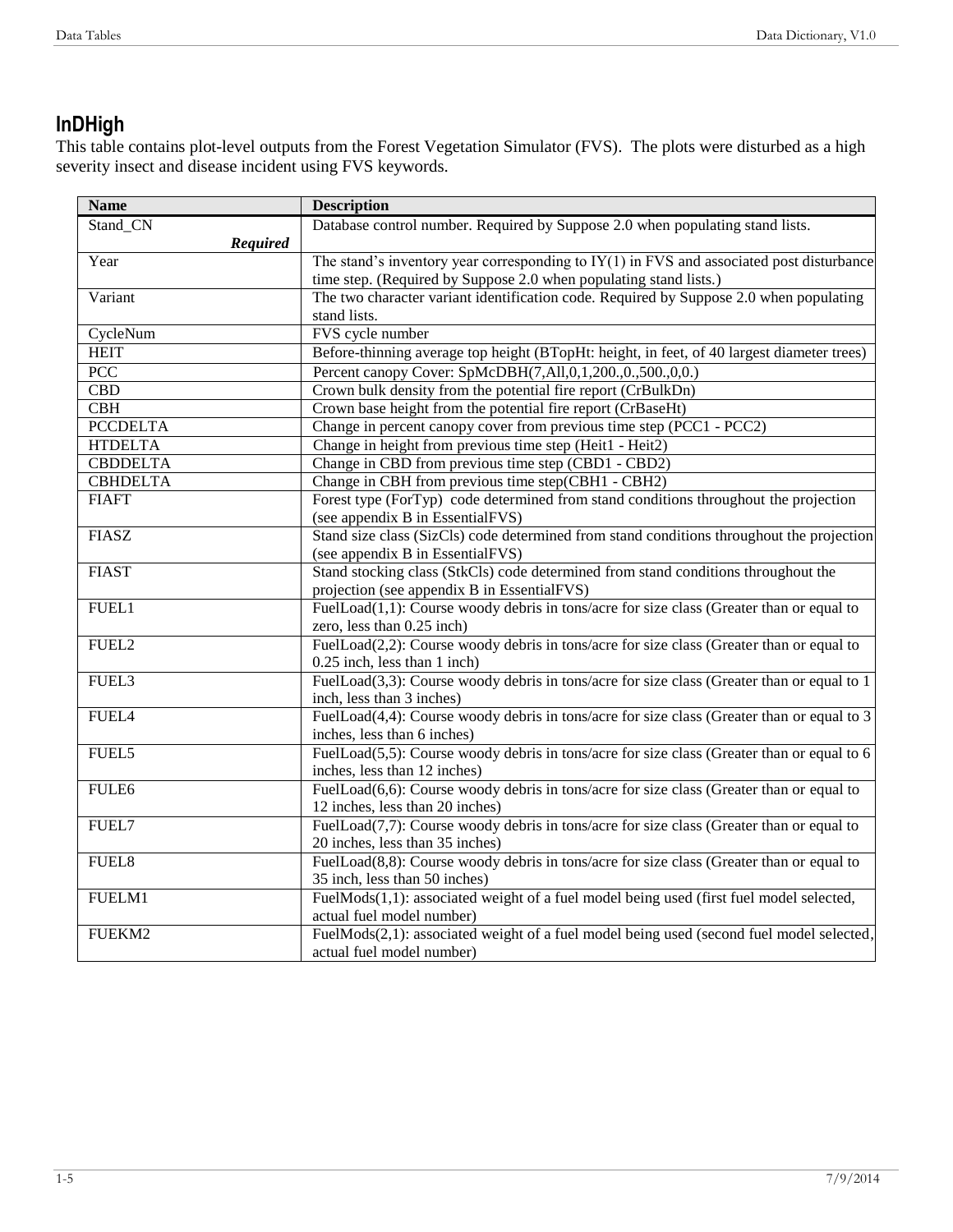## <span id="page-7-0"></span>**InDLow**

This table contains plot-level outputs from the Forest Vegetation Simulator (FVS). The plots were disturbed as a low severity insect and disease incident using FVS keywords.

| <b>Name</b>       | <b>Description</b>                                                                           |
|-------------------|----------------------------------------------------------------------------------------------|
| Stand CN          | Database control number. Required by Suppose 2.0 when populating stand lists.                |
| Required          |                                                                                              |
| Year              | The stand's inventory year corresponding to $IY(1)$ in FVS and associated post disturbance   |
|                   | time step. (Required by Suppose 2.0 when populating stand lists.)                            |
| Variant           | The two character variant identification code. Required by Suppose 2.0 when populating       |
|                   | stand lists.                                                                                 |
| CycleNum          | FVS cycle number                                                                             |
| <b>HEIT</b>       | Before-thinning average top height (BTopHt: height, in feet, of 40 largest diameter trees)   |
| $\overline{PCC}$  | Percent canopy Cover: SpMcDBH(7,All,0,1,200.,0.,500.,0,0.)                                   |
| CBD               | Crown bulk density from the potential fire report (CrBulkDn)                                 |
| CBH               | Crown base height from the potential fire report (CrBaseHt)                                  |
| <b>PCCDELTA</b>   | Change in percent canopy cover from previous time step (PCC1 - PCC2)                         |
| <b>HTDELTA</b>    | Change in height from previous time step (Heit1 - Heit2)                                     |
| <b>CBDDELTA</b>   | Change in CBD from previous time step (CBD1 - CBD2)                                          |
| <b>CBHDELTA</b>   | Change in CBH from previous time step(CBH1 - CBH2)                                           |
| <b>FIAFT</b>      | Forest type (ForTyp) code determined from stand conditions throughout the projection         |
|                   | (see appendix B in EssentialFVS)                                                             |
| <b>FIASZ</b>      | Stand size class (SizCls) code determined from stand conditions throughout the projection    |
|                   | (see appendix B in EssentialFVS)                                                             |
| <b>FIAST</b>      | Stand stocking class (StkCls) code determined from stand conditions throughout the           |
|                   | projection (see appendix B in EssentialFVS)                                                  |
| FUEL1             | FuelLoad $(1,1)$ : Course woody debris in tons/acre for size class (Greater than or equal to |
|                   | zero, less than 0.25 inch)                                                                   |
| FUEL <sub>2</sub> | FuelLoad(2,2): Course woody debris in tons/acre for size class (Greater than or equal to     |
|                   | 0.25 inch, less than 1 inch)                                                                 |
| FUEL3             | FuelLoad(3,3): Course woody debris in tons/acre for size class (Greater than or equal to 1   |
|                   | inch, less than 3 inches)                                                                    |
| FUEL4             | FuelLoad(4,4): Course woody debris in tons/acre for size class (Greater than or equal to 3   |
|                   | inches, less than 6 inches)                                                                  |
| FUEL5             | FuelLoad(5,5): Course woody debris in tons/acre for size class (Greater than or equal to 6   |
|                   | inches, less than 12 inches)                                                                 |
| FULE6             | FuelLoad(6,6): Course woody debris in tons/acre for size class (Greater than or equal to     |
|                   | 12 inches, less than 20 inches)                                                              |
| FUEL7             | FuelLoad $(7,7)$ : Course woody debris in tons/acre for size class (Greater than or equal to |
|                   | 20 inches, less than 35 inches)                                                              |
| FUEL8             | FuelLoad(8,8): Course woody debris in tons/acre for size class (Greater than or equal to     |
|                   | 35 inch, less than 50 inches)                                                                |
| FUELM1            | FuelMods(1,1): associated weight of a fuel model being used (first fuel model selected,      |
|                   | actual fuel model number)                                                                    |
| FUEKM2            | FuelMods(2,1): associated weight of a fuel model being used (second fuel model selected,     |
|                   | actual fuel model number)                                                                    |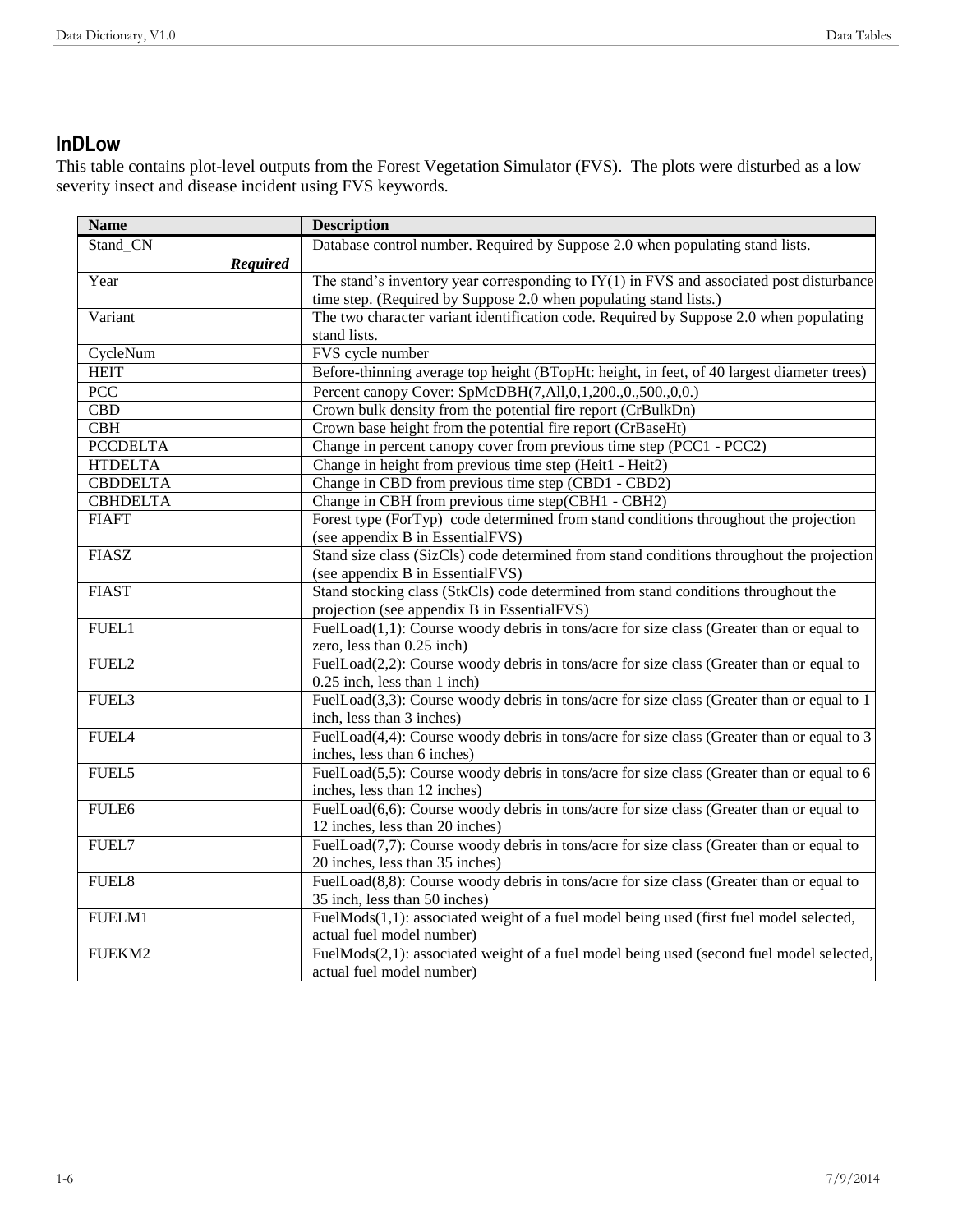# <span id="page-8-0"></span>**InDMid**

This table contains plot-level outputs from the Forest Vegetation Simulator (FVS). The plots were disturbed as a moderate severity insect and disease incident using FVS keywords.

| <b>Name</b>       | <b>Description</b>                                                                           |
|-------------------|----------------------------------------------------------------------------------------------|
| Stand CN          | Database control number. Required by Suppose 2.0 when populating stand lists.                |
| <b>Required</b>   |                                                                                              |
| Year              | The stand's inventory year corresponding to $IY(1)$ in FVS and associated post disturbance   |
|                   | time step. (Required by Suppose 2.0 when populating stand lists.)                            |
| Variant           | The two character variant identification code. Required by Suppose 2.0 when populating       |
|                   | stand lists.                                                                                 |
| CycleNum          | FVS cycle number                                                                             |
| <b>HEIT</b>       | Before-thinning average top height (BTopHt: height, in feet, of 40 largest diameter trees)   |
| $\overline{PCC}$  | Percent canopy Cover: SpMcDBH(7,All,0,1,200.,0.,500.,0,0.)                                   |
| <b>CBD</b>        | Crown bulk density from the potential fire report (CrBulkDn)                                 |
| CBH               | Crown base height from the potential fire report (CrBaseHt)                                  |
| <b>PCCDELTA</b>   | Change in percent canopy cover from previous time step (PCC1 - PCC2)                         |
| <b>HTDELTA</b>    | Change in height from previous time step (Heit1 - Heit2)                                     |
| <b>CBDDELTA</b>   | Change in CBD from previous time step (CBD1 - CBD2)                                          |
| <b>CBHDELTA</b>   | Change in CBH from previous time step(CBH1 - CBH2)                                           |
| <b>FIAFT</b>      | Forest type (ForTyp) code determined from stand conditions throughout the projection         |
|                   | (see appendix B in EssentialFVS)                                                             |
| <b>FIASZ</b>      | Stand size class (SizCls) code determined from stand conditions throughout the projection    |
|                   | (see appendix B in EssentialFVS)                                                             |
| <b>FIAST</b>      | Stand stocking class (StkCls) code determined from stand conditions throughout the           |
|                   | projection (see appendix B in EssentialFVS)                                                  |
| FUEL1             | FuelLoad(1,1): Course woody debris in tons/acre for size class (Greater than or equal to     |
|                   | zero, less than 0.25 inch)                                                                   |
| FUEL2             | FuelLoad(2,2): Course woody debris in tons/acre for size class (Greater than or equal to     |
|                   | 0.25 inch, less than 1 inch)                                                                 |
| FUEL3             | FuelLoad(3,3): Course woody debris in tons/acre for size class (Greater than or equal to 1   |
|                   | inch, less than 3 inches)                                                                    |
| FUEL4             | FuelLoad(4,4): Course woody debris in tons/acre for size class (Greater than or equal to 3   |
|                   | inches, less than 6 inches)                                                                  |
| FUEL5             | FuelLoad(5,5): Course woody debris in tons/acre for size class (Greater than or equal to $6$ |
|                   | inches, less than 12 inches)                                                                 |
| FULE6             | FuelLoad(6,6): Course woody debris in tons/acre for size class (Greater than or equal to     |
|                   | 12 inches, less than 20 inches)                                                              |
| FUEL7             | FuelLoad(7,7): Course woody debris in tons/acre for size class (Greater than or equal to     |
|                   | 20 inches, less than 35 inches)                                                              |
| FUEL <sub>8</sub> | FuelLoad(8,8): Course woody debris in tons/acre for size class (Greater than or equal to     |
|                   | 35 inch, less than 50 inches)                                                                |
| FUELM1            | FuelMods(1,1): associated weight of a fuel model being used (first fuel model selected,      |
|                   | actual fuel model number)                                                                    |
| FUEKM2            | FuelMods(2,1): associated weight of a fuel model being used (second fuel model selected,     |
|                   | actual fuel model number)                                                                    |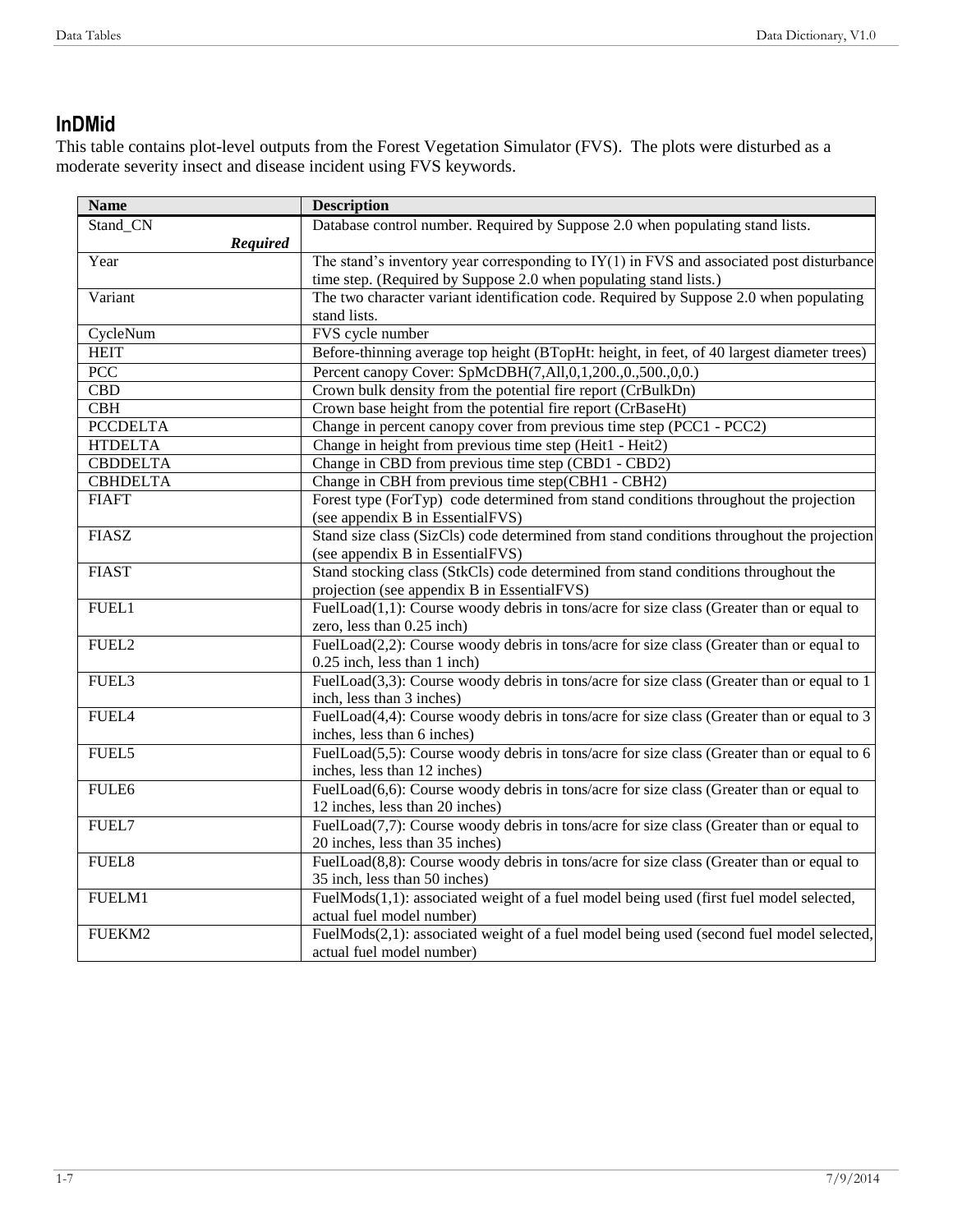# <span id="page-9-0"></span>**MechAddHigh**

This table contains plot-level outputs from the Forest Vegetation Simulator (FVS). The plots were disturbed as a high severity mechanical add incident using FVS keywords.

| <b>Name</b>       | <b>Description</b>                                                                           |
|-------------------|----------------------------------------------------------------------------------------------|
| Stand CN          | Database control number. Required by Suppose 2.0 when populating stand lists.                |
| <b>Required</b>   |                                                                                              |
| Year              | The stand's inventory year corresponding to $IY(1)$ in FVS and associated post disturbance   |
|                   | time step. (Required by Suppose 2.0 when populating stand lists.)                            |
| Variant           | The two character variant identification code. Required by Suppose 2.0 when populating       |
|                   | stand lists.                                                                                 |
| CycleNum          | FVS cycle number                                                                             |
| <b>HEIT</b>       | Before-thinning average top height (BTopHt: height, in feet, of 40 largest diameter trees)   |
| PCC               | Percent canopy Cover: SpMcDBH(7,All,0,1,200.,0.,500.,0,0.)                                   |
| CBD               | Crown bulk density from the potential fire report (CrBulkDn)                                 |
| CBH               | Crown base height from the potential fire report (CrBaseHt)                                  |
| <b>PCCDELTA</b>   | Change in percent canopy cover from previous time step (PCC1 - PCC2)                         |
| <b>HTDELTA</b>    | Change in height from previous time step (Heit1 - Heit2)                                     |
| <b>CBDDELTA</b>   | Change in CBD from previous time step (CBD1 - CBD2)                                          |
| <b>CBHDELTA</b>   | Change in CBH from previous time step(CBH1 - CBH2)                                           |
| <b>FIAFT</b>      | Forest type (ForTyp) code determined from stand conditions throughout the projection         |
|                   | (see appendix B in EssentialFVS)                                                             |
| <b>FIASZ</b>      | Stand size class (SizCls) code determined from stand conditions throughout the projection    |
|                   | (see appendix B in EssentialFVS)                                                             |
| <b>FIAST</b>      | Stand stocking class (StkCls) code determined from stand conditions throughout the           |
|                   | projection (see appendix B in EssentialFVS)                                                  |
| FUEL1             | FuelLoad(1,1): Course woody debris in tons/acre for size class (Greater than or equal to     |
|                   | zero, less than 0.25 inch)                                                                   |
| FUEL2             | FuelLoad(2,2): Course woody debris in tons/acre for size class (Greater than or equal to     |
|                   | 0.25 inch, less than 1 inch)                                                                 |
| FUEL3             | FuelLoad(3,3): Course woody debris in tons/acre for size class (Greater than or equal to 1   |
|                   | inch, less than 3 inches)                                                                    |
| FUEL4             | FuelLoad(4,4): Course woody debris in tons/acre for size class (Greater than or equal to 3   |
|                   | inches, less than 6 inches)                                                                  |
| FUEL5             | FuelLoad(5,5): Course woody debris in tons/acre for size class (Greater than or equal to $6$ |
|                   | inches, less than 12 inches)                                                                 |
| FULE6             | FuelLoad $(6,6)$ : Course woody debris in tons/acre for size class (Greater than or equal to |
|                   | 12 inches, less than 20 inches)                                                              |
| FUEL7             | FuelLoad(7,7): Course woody debris in tons/acre for size class (Greater than or equal to     |
|                   | 20 inches, less than 35 inches)                                                              |
| FUEL <sub>8</sub> | FuelLoad(8,8): Course woody debris in tons/acre for size class (Greater than or equal to     |
|                   | 35 inch, less than 50 inches)                                                                |
| FUELM1            | FuelMods(1,1): associated weight of a fuel model being used (first fuel model selected,      |
|                   | actual fuel model number)                                                                    |
| FUEKM2            | FuelMods(2,1): associated weight of a fuel model being used (second fuel model selected,     |
|                   | actual fuel model number)                                                                    |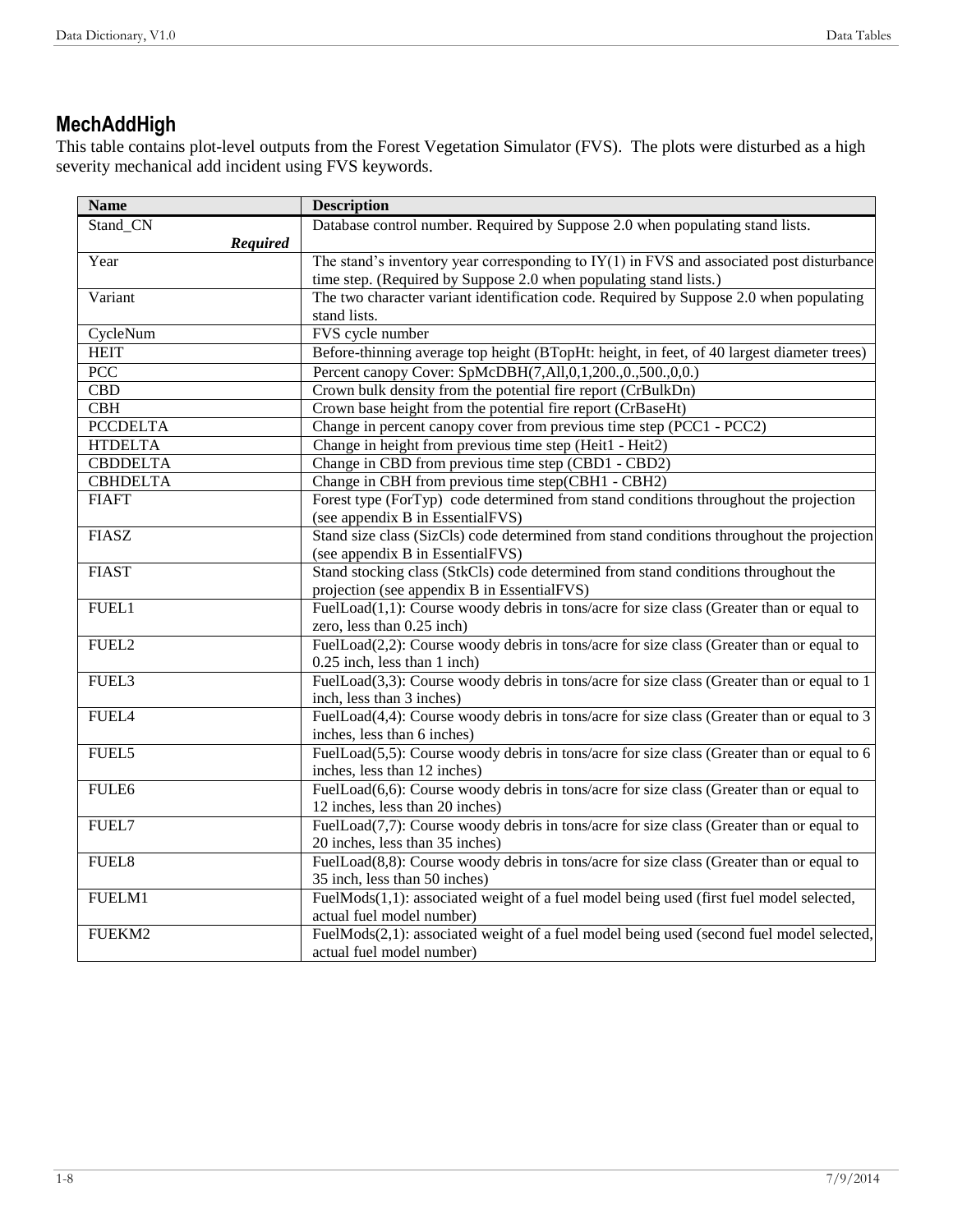## <span id="page-10-0"></span>**MechAddLow**

This table contains plot-level outputs from the Forest Vegetation Simulator (FVS). The plots were disturbed as a low severity mechanical add incident using FVS keywords.

| <b>Name</b>             | <b>Description</b>                                                                           |
|-------------------------|----------------------------------------------------------------------------------------------|
| Stand CN                | Database control number. Required by Suppose 2.0 when populating stand lists.                |
| Required                |                                                                                              |
| Year                    | The stand's inventory year corresponding to $IY(1)$ in FVS and associated post disturbance   |
|                         | time step. (Required by Suppose 2.0 when populating stand lists.)                            |
| Variant                 | The two character variant identification code. Required by Suppose 2.0 when populating       |
|                         | stand lists.                                                                                 |
| CycleNum                | FVS cycle number                                                                             |
| <b>HEIT</b>             | Before-thinning average top height (BTopHt: height, in feet, of 40 largest diameter trees)   |
| $\overline{PCC}$        | Percent canopy Cover: SpMcDBH(7,All,0,1,200.,0.,500.,0,0.)                                   |
| $\overline{\text{CBD}}$ | Crown bulk density from the potential fire report (CrBulkDn)                                 |
| $\overline{\text{CBH}}$ | Crown base height from the potential fire report (CrBaseHt)                                  |
| <b>PCCDELTA</b>         | Change in percent canopy cover from previous time step (PCC1 - PCC2)                         |
| <b>HTDELTA</b>          | Change in height from previous time step (Heit1 - Heit2)                                     |
| <b>CBDDELTA</b>         | Change in CBD from previous time step (CBD1 - CBD2)                                          |
| <b>CBHDELTA</b>         | Change in CBH from previous time step(CBH1 - CBH2)                                           |
| <b>FIAFT</b>            | Forest type (ForTyp) code determined from stand conditions throughout the projection         |
|                         | (see appendix B in EssentialFVS)                                                             |
| <b>FIASZ</b>            | Stand size class (SizCls) code determined from stand conditions throughout the projection    |
|                         | (see appendix B in EssentialFVS)                                                             |
| <b>FIAST</b>            | Stand stocking class (StkCls) code determined from stand conditions throughout the           |
|                         | projection (see appendix B in EssentialFVS)                                                  |
| FUEL1                   | FuelLoad(1,1): Course woody debris in tons/acre for size class (Greater than or equal to     |
|                         | zero, less than 0.25 inch)                                                                   |
| FUEL <sub>2</sub>       | FuelLoad(2,2): Course woody debris in tons/acre for size class (Greater than or equal to     |
|                         | $0.25$ inch, less than 1 inch)                                                               |
| FUEL3                   | FuelLoad(3,3): Course woody debris in tons/acre for size class (Greater than or equal to 1   |
|                         | inch, less than 3 inches)                                                                    |
| FUEL4                   | FuelLoad(4,4): Course woody debris in tons/acre for size class (Greater than or equal to 3   |
|                         | inches, less than 6 inches)                                                                  |
| FUEL5                   | FuelLoad(5,5): Course woody debris in tons/acre for size class (Greater than or equal to $6$ |
|                         | inches, less than 12 inches)                                                                 |
| FULE6                   | FuelLoad(6,6): Course woody debris in tons/acre for size class (Greater than or equal to     |
|                         | 12 inches, less than 20 inches)                                                              |
| FUEL7                   | FuelLoad(7,7): Course woody debris in tons/acre for size class (Greater than or equal to     |
|                         | 20 inches, less than 35 inches)                                                              |
| FUEL8                   | FuelLoad(8,8): Course woody debris in tons/acre for size class (Greater than or equal to     |
|                         | 35 inch, less than 50 inches)                                                                |
| FUELM1                  | FuelMods(1,1): associated weight of a fuel model being used (first fuel model selected,      |
|                         | actual fuel model number)                                                                    |
| FUEKM2                  | FuelMods(2,1): associated weight of a fuel model being used (second fuel model selected,     |
|                         | actual fuel model number)                                                                    |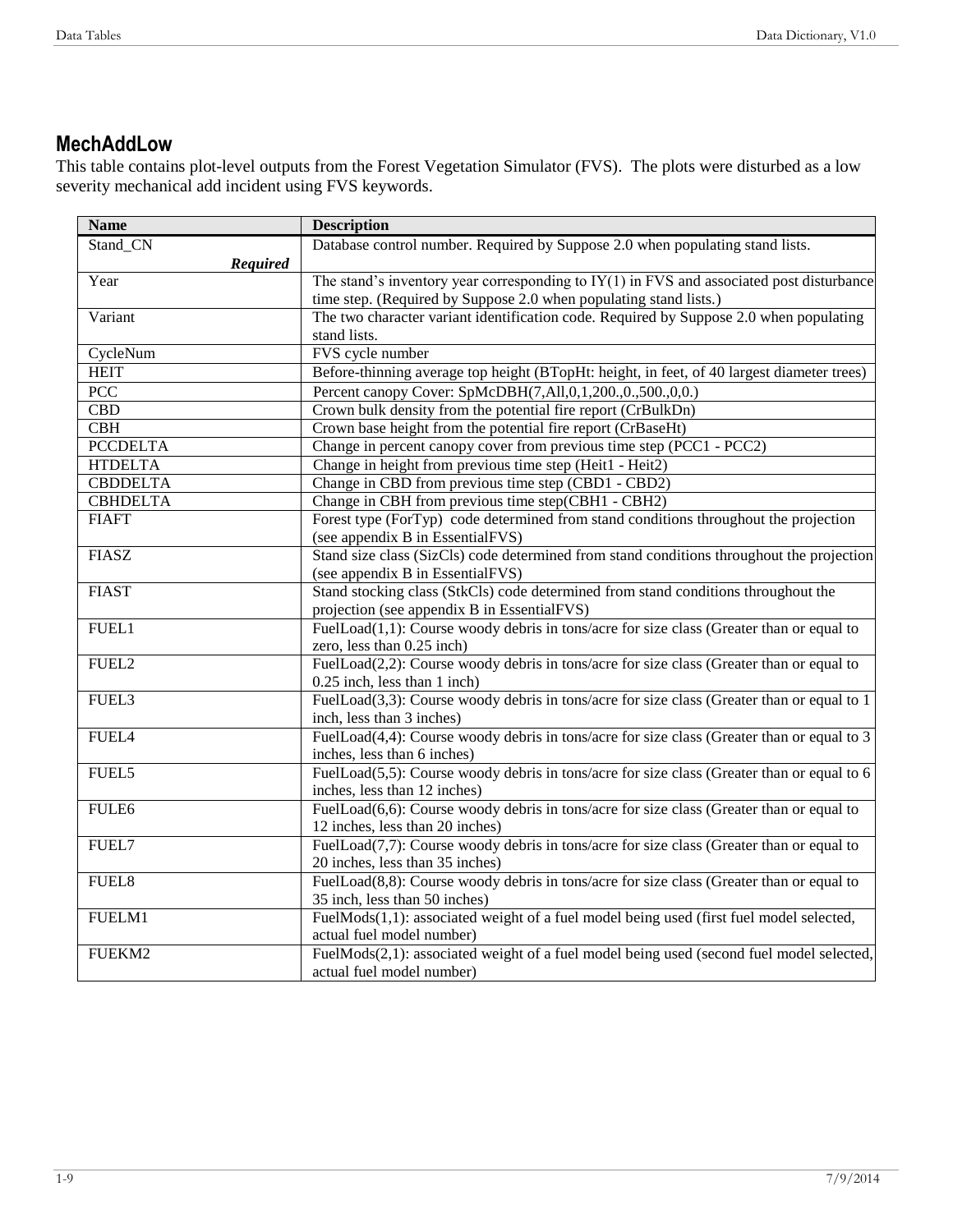# <span id="page-11-0"></span>**MechAddMid**

This table contains plot-level outputs from the Forest Vegetation Simulator (FVS). The plots were disturbed as a moderate severity mechanical add incident using FVS keywords.

| <b>Name</b>       | <b>Description</b>                                                                           |
|-------------------|----------------------------------------------------------------------------------------------|
| Stand CN          | Database control number. Required by Suppose 2.0 when populating stand lists.                |
| <b>Required</b>   |                                                                                              |
| Year              | The stand's inventory year corresponding to $IY(1)$ in FVS and associated post disturbance   |
|                   | time step. (Required by Suppose 2.0 when populating stand lists.)                            |
| Variant           | The two character variant identification code. Required by Suppose 2.0 when populating       |
|                   | stand lists.                                                                                 |
| CycleNum          | FVS cycle number                                                                             |
| <b>HEIT</b>       | Before-thinning average top height (BTopHt: height, in feet, of 40 largest diameter trees)   |
| $\overline{PCC}$  | Percent canopy Cover: SpMcDBH(7,All,0,1,200.,0.,500.,0,0.)                                   |
| CBD               | Crown bulk density from the potential fire report (CrBulkDn)                                 |
| CBH               | Crown base height from the potential fire report (CrBaseHt)                                  |
| <b>PCCDELTA</b>   | Change in percent canopy cover from previous time step (PCC1 - PCC2)                         |
| <b>HTDELTA</b>    | Change in height from previous time step (Heit1 - Heit2)                                     |
| <b>CBDDELTA</b>   | Change in CBD from previous time step (CBD1 - CBD2)                                          |
| <b>CBHDELTA</b>   | Change in CBH from previous time step(CBH1 - CBH2)                                           |
| <b>FIAFT</b>      | Forest type (ForTyp) code determined from stand conditions throughout the projection         |
|                   | (see appendix B in EssentialFVS)                                                             |
| <b>FIASZ</b>      | Stand size class (SizCls) code determined from stand conditions throughout the projection    |
|                   | (see appendix B in EssentialFVS)                                                             |
| <b>FIAST</b>      | Stand stocking class (StkCls) code determined from stand conditions throughout the           |
|                   | projection (see appendix B in EssentialFVS)                                                  |
| FUEL1             | FuelLoad $(1,1)$ : Course woody debris in tons/acre for size class (Greater than or equal to |
|                   | zero, less than 0.25 inch)                                                                   |
| FUEL2             | FuelLoad(2,2): Course woody debris in tons/acre for size class (Greater than or equal to     |
|                   | 0.25 inch, less than 1 inch)                                                                 |
| FUEL3             | FuelLoad(3,3): Course woody debris in tons/acre for size class (Greater than or equal to 1   |
|                   | inch, less than 3 inches)                                                                    |
| FUEL4             | FuelLoad(4,4): Course woody debris in tons/acre for size class (Greater than or equal to 3   |
|                   | inches, less than 6 inches)                                                                  |
| FUEL5             | FuelLoad(5,5): Course woody debris in tons/acre for size class (Greater than or equal to 6   |
|                   | inches, less than 12 inches)                                                                 |
| FULE6             | FuelLoad(6,6): Course woody debris in tons/acre for size class (Greater than or equal to     |
|                   | 12 inches, less than 20 inches)                                                              |
| FUEL7             | FuelLoad(7,7): Course woody debris in tons/acre for size class (Greater than or equal to     |
|                   | 20 inches, less than 35 inches)                                                              |
| FUEL <sub>8</sub> | FuelLoad(8,8): Course woody debris in tons/acre for size class (Greater than or equal to     |
|                   | 35 inch, less than 50 inches)                                                                |
| FUELM1            | FuelMods(1,1): associated weight of a fuel model being used (first fuel model selected,      |
|                   | actual fuel model number)                                                                    |
| FUEKM2            | FuelMods(2,1): associated weight of a fuel model being used (second fuel model selected,     |
|                   | actual fuel model number)                                                                    |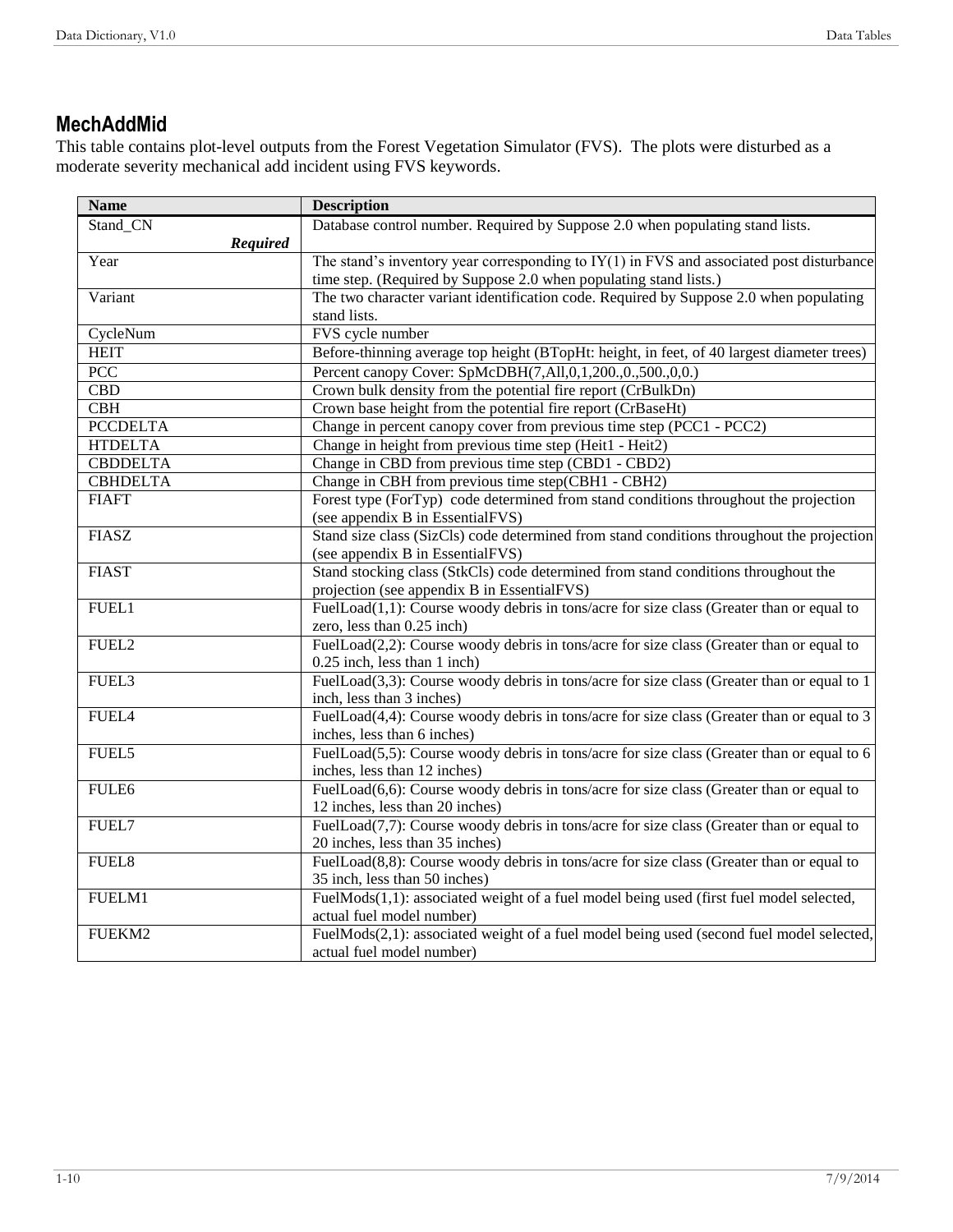# <span id="page-12-0"></span>**MechRemoveHigh**

This table contains plot-level outputs from the Forest Vegetation Simulator (FVS). The plots were disturbed as a high severity mechanical remove incident using FVS keywords.

| <b>Name</b>       | <b>Description</b>                                                                           |
|-------------------|----------------------------------------------------------------------------------------------|
| Stand CN          | Database control number. Required by Suppose 2.0 when populating stand lists.                |
| <b>Required</b>   |                                                                                              |
| Year              | The stand's inventory year corresponding to $IY(1)$ in FVS and associated post disturbance   |
|                   | time step. (Required by Suppose 2.0 when populating stand lists.)                            |
| Variant           | The two character variant identification code. Required by Suppose 2.0 when populating       |
|                   | stand lists.                                                                                 |
| CycleNum          | FVS cycle number                                                                             |
| <b>HEIT</b>       | Before-thinning average top height (BTopHt: height, in feet, of 40 largest diameter trees)   |
| <b>PCC</b>        | Percent canopy Cover: SpMcDBH(7,All,0,1,200.,0.,500.,0,0.)                                   |
| CBD               | Crown bulk density from the potential fire report (CrBulkDn)                                 |
| CBH               | Crown base height from the potential fire report (CrBaseHt)                                  |
| <b>PCCDELTA</b>   | Change in percent canopy cover from previous time step (PCC1 - PCC2)                         |
| <b>HTDELTA</b>    | Change in height from previous time step (Heit1 - Heit2)                                     |
| <b>CBDDELTA</b>   | Change in CBD from previous time step (CBD1 - CBD2)                                          |
| <b>CBHDELTA</b>   | Change in CBH from previous time step(CBH1 - CBH2)                                           |
| <b>FIAFT</b>      | Forest type (ForTyp) code determined from stand conditions throughout the projection         |
|                   | (see appendix B in EssentialFVS)                                                             |
| <b>FIASZ</b>      | Stand size class (SizCls) code determined from stand conditions throughout the projection    |
|                   | (see appendix B in EssentialFVS)                                                             |
| <b>FIAST</b>      | Stand stocking class (StkCls) code determined from stand conditions throughout the           |
|                   | projection (see appendix B in EssentialFVS)                                                  |
| FUEL1             | FuelLoad(1,1): Course woody debris in tons/acre for size class (Greater than or equal to     |
|                   | zero, less than 0.25 inch)                                                                   |
| FUEL2             | FuelLoad(2,2): Course woody debris in tons/acre for size class (Greater than or equal to     |
|                   | 0.25 inch, less than 1 inch)                                                                 |
| FUEL3             | FuelLoad(3,3): Course woody debris in tons/acre for size class (Greater than or equal to 1   |
|                   | inch, less than 3 inches)                                                                    |
| FUEL4             | FuelLoad(4,4): Course woody debris in tons/acre for size class (Greater than or equal to 3   |
|                   | inches, less than 6 inches)                                                                  |
| FUEL5             | FuelLoad(5,5): Course woody debris in tons/acre for size class (Greater than or equal to $6$ |
|                   | inches, less than 12 inches)                                                                 |
| FULE6             | FuelLoad(6,6): Course woody debris in tons/acre for size class (Greater than or equal to     |
|                   | 12 inches, less than 20 inches)                                                              |
| FUEL7             | FuelLoad(7,7): Course woody debris in tons/acre for size class (Greater than or equal to     |
|                   | 20 inches, less than 35 inches)                                                              |
| FUEL <sub>8</sub> | FuelLoad(8,8): Course woody debris in tons/acre for size class (Greater than or equal to     |
|                   | 35 inch, less than 50 inches)                                                                |
| FUELM1            | FuelMods(1,1): associated weight of a fuel model being used (first fuel model selected,      |
|                   | actual fuel model number)                                                                    |
| FUEKM2            | FuelMods(2,1): associated weight of a fuel model being used (second fuel model selected,     |
|                   | actual fuel model number)                                                                    |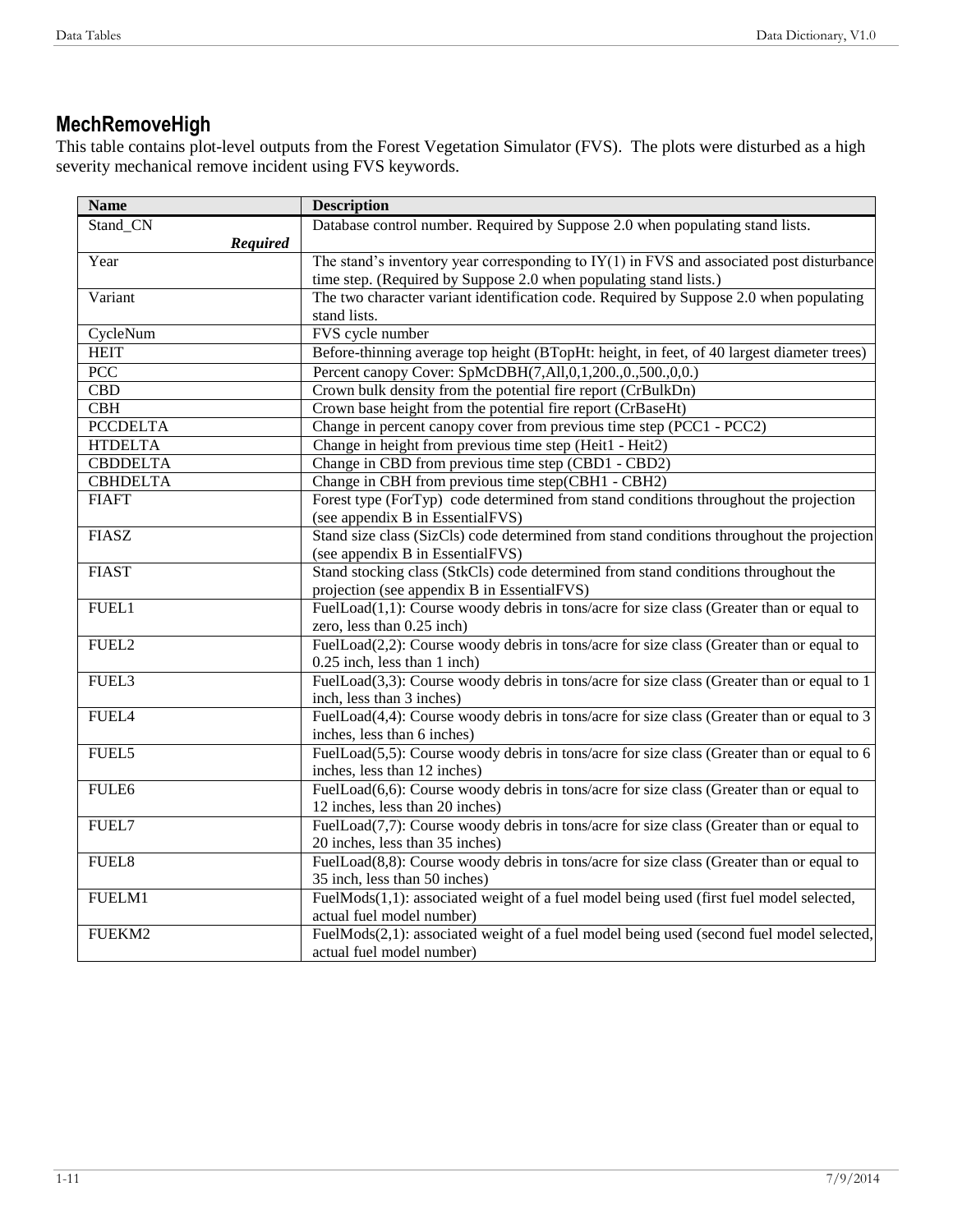#### <span id="page-13-0"></span>**MechRemoveLow**

This table contains plot-level outputs from the Forest Vegetation Simulator (FVS). The plots were disturbed as a low severity mechanical remove incident using FVS keywords.

| <b>Name</b>       | <b>Description</b>                                                                         |
|-------------------|--------------------------------------------------------------------------------------------|
| Stand_CN          | Database control number. Required by Suppose 2.0 when populating stand lists.              |
| <b>Required</b>   |                                                                                            |
| Year              | The stand's inventory year corresponding to $IY(1)$ in FVS and associated post disturbance |
|                   | time step. (Required by Suppose 2.0 when populating stand lists.)                          |
| Variant           | The two character variant identification code. Required by Suppose 2.0 when populating     |
|                   | stand lists.                                                                               |
| CycleNum          | FVS cycle number                                                                           |
| <b>HEIT</b>       | Before-thinning average top height (BTopHt: height, in feet, of 40 largest diameter trees) |
| <b>PCC</b>        | Percent canopy Cover: SpMcDBH(7,All,0,1,200.,0.,500.,0,0.)                                 |
| CBD               | Crown bulk density from the potential fire report (CrBulkDn)                               |
| CBH               | Crown base height from the potential fire report (CrBaseHt)                                |
| <b>PCCDELTA</b>   | Change in percent canopy cover from previous time step (PCC1 - PCC2)                       |
| <b>HTDELTA</b>    | Change in height from previous time step (Heit1 - Heit2)                                   |
| <b>CBDDELTA</b>   | Change in CBD from previous time step (CBD1 - CBD2)                                        |
| <b>CBHDELTA</b>   | Change in CBH from previous time step(CBH1 - CBH2)                                         |
| <b>FIAFT</b>      | Forest type (ForTyp) code determined from stand conditions throughout the projection       |
|                   | (see appendix B in EssentialFVS)                                                           |
| <b>FIASZ</b>      | Stand size class (SizCls) code determined from stand conditions throughout the projection  |
|                   | (see appendix B in EssentialFVS)                                                           |
| <b>FIAST</b>      | Stand stocking class (StkCls) code determined from stand conditions throughout the         |
|                   | projection (see appendix B in EssentialFVS)                                                |
| FUEL1             | FuelLoad(1,1): Course woody debris in tons/acre for size class (Greater than or equal to   |
|                   | zero, less than 0.25 inch)                                                                 |
| FUEL2             | FuelLoad(2,2): Course woody debris in tons/acre for size class (Greater than or equal to   |
|                   | 0.25 inch, less than 1 inch)                                                               |
| FUEL3             | FuelLoad(3,3): Course woody debris in tons/acre for size class (Greater than or equal to 1 |
|                   | inch, less than 3 inches)                                                                  |
| FUEL4             | FuelLoad(4,4): Course woody debris in tons/acre for size class (Greater than or equal to 3 |
|                   | inches, less than 6 inches)                                                                |
| FUEL5             | FuelLoad(5,5): Course woody debris in tons/acre for size class (Greater than or equal to 6 |
|                   | inches, less than 12 inches)                                                               |
| FULE6             | FuelLoad(6,6): Course woody debris in tons/acre for size class (Greater than or equal to   |
|                   | 12 inches, less than 20 inches)                                                            |
| FUEL7             | FuelLoad(7,7): Course woody debris in tons/acre for size class (Greater than or equal to   |
|                   | 20 inches, less than 35 inches)                                                            |
| FUEL <sub>8</sub> | FuelLoad(8,8): Course woody debris in tons/acre for size class (Greater than or equal to   |
|                   | 35 inch, less than 50 inches)                                                              |
| FUELM1            | FuelMods(1,1): associated weight of a fuel model being used (first fuel model selected,    |
|                   | actual fuel model number)                                                                  |
| FUEKM2            | FuelMods(2,1): associated weight of a fuel model being used (second fuel model selected,   |
|                   | actual fuel model number)                                                                  |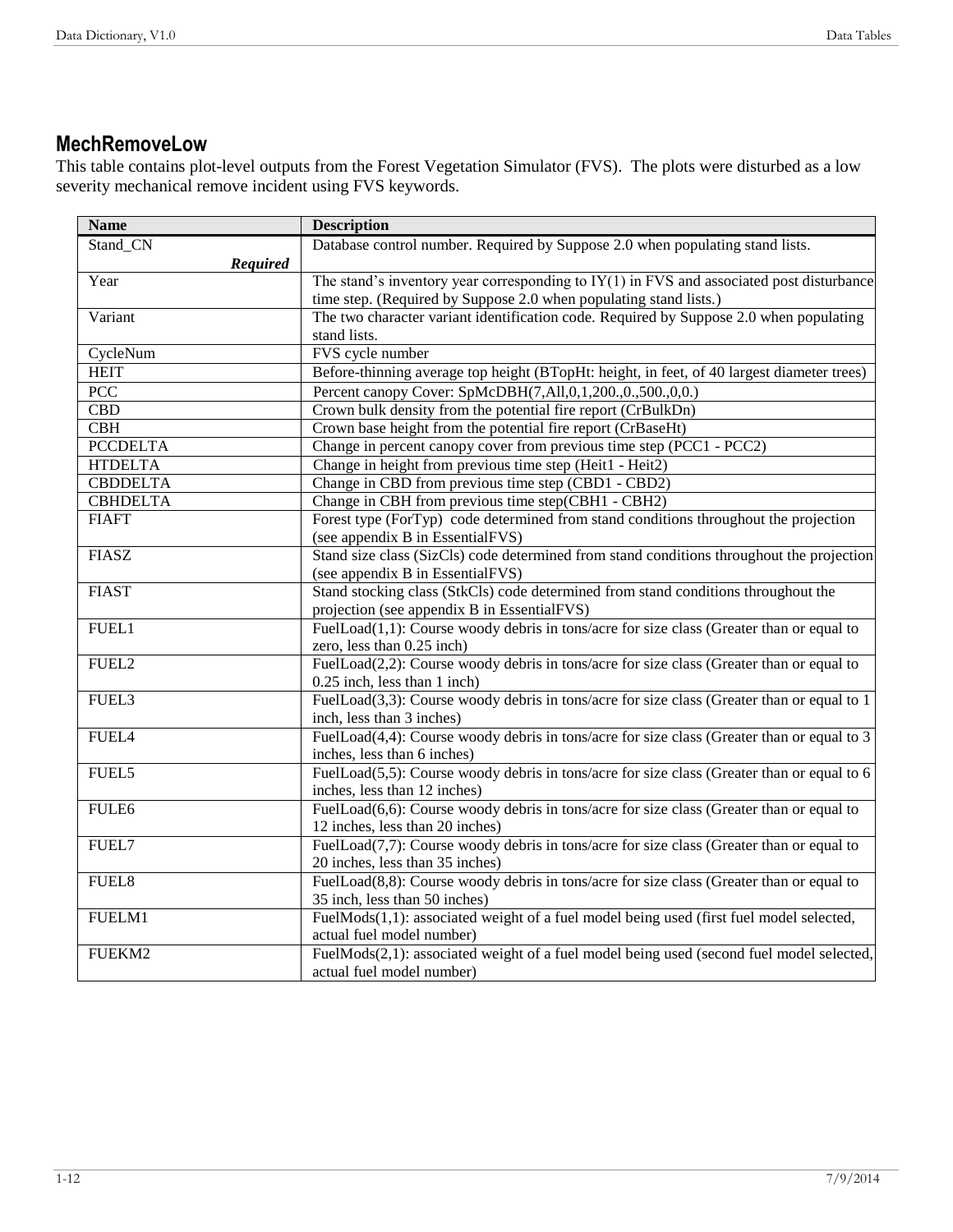# <span id="page-14-0"></span>**MechRemoveMid**

This table contains plot-level outputs from the Forest Vegetation Simulator (FVS). The plots were disturbed as a moderate severity mechanical remove incident using FVS keywords.

| <b>Name</b>     | <b>Description</b>                                                                           |
|-----------------|----------------------------------------------------------------------------------------------|
| Stand CN        | Database control number. Required by Suppose 2.0 when populating stand lists.                |
| <b>Required</b> |                                                                                              |
| Year            | The stand's inventory year corresponding to $IY(1)$ in FVS and associated post disturbance   |
|                 | time step. (Required by Suppose 2.0 when populating stand lists.)                            |
| Variant         | The two character variant identification code. Required by Suppose 2.0 when populating       |
|                 | stand lists.                                                                                 |
| CycleNum        | FVS cycle number                                                                             |
| <b>HEIT</b>     | Before-thinning average top height (BTopHt: height, in feet, of 40 largest diameter trees)   |
| <b>PCC</b>      | Percent canopy Cover: SpMcDBH(7,All,0,1,200.,0.,500.,0,0.)                                   |
| <b>CBD</b>      | Crown bulk density from the potential fire report (CrBulkDn)                                 |
| CBH             | Crown base height from the potential fire report (CrBaseHt)                                  |
| <b>PCCDELTA</b> | Change in percent canopy cover from previous time step (PCC1 - PCC2)                         |
| <b>HTDELTA</b>  | Change in height from previous time step (Heit1 - Heit2)                                     |
| <b>CBDDELTA</b> | Change in CBD from previous time step (CBD1 - CBD2)                                          |
| <b>CBHDELTA</b> | Change in CBH from previous time step(CBH1 - CBH2)                                           |
| <b>FIAFT</b>    | Forest type (ForTyp) code determined from stand conditions throughout the projection         |
|                 | (see appendix B in EssentialFVS)                                                             |
| <b>FIASZ</b>    | Stand size class (SizCls) code determined from stand conditions throughout the projection    |
|                 | (see appendix B in EssentialFVS)                                                             |
| <b>FIAST</b>    | Stand stocking class (StkCls) code determined from stand conditions throughout the           |
|                 | projection (see appendix B in EssentialFVS)                                                  |
| FUEL1           | FuelLoad(1,1): Course woody debris in tons/acre for size class (Greater than or equal to     |
|                 | zero, less than 0.25 inch)                                                                   |
| FUEL2           | FuelLoad(2,2): Course woody debris in tons/acre for size class (Greater than or equal to     |
|                 | 0.25 inch, less than 1 inch)                                                                 |
| FUEL3           | FuelLoad(3,3): Course woody debris in tons/acre for size class (Greater than or equal to 1   |
|                 | inch, less than 3 inches)                                                                    |
| FUEL4           | FuelLoad(4,4): Course woody debris in tons/acre for size class (Greater than or equal to 3   |
|                 | inches, less than 6 inches)                                                                  |
| FUEL5           | FuelLoad(5,5): Course woody debris in tons/acre for size class (Greater than or equal to $6$ |
|                 | inches, less than 12 inches)                                                                 |
| FULE6           | FuelLoad(6,6): Course woody debris in tons/acre for size class (Greater than or equal to     |
|                 | 12 inches, less than 20 inches)                                                              |
| FUEL7           | FuelLoad(7,7): Course woody debris in tons/acre for size class (Greater than or equal to     |
|                 | 20 inches, less than 35 inches)                                                              |
| FUEL8           | FuelLoad(8,8): Course woody debris in tons/acre for size class (Greater than or equal to     |
|                 | 35 inch, less than 50 inches)                                                                |
| FUELM1          | FuelMods(1,1): associated weight of a fuel model being used (first fuel model selected,      |
|                 | actual fuel model number)                                                                    |
| FUEKM2          | FuelMods(2,1): associated weight of a fuel model being used (second fuel model selected,     |
|                 | actual fuel model number)                                                                    |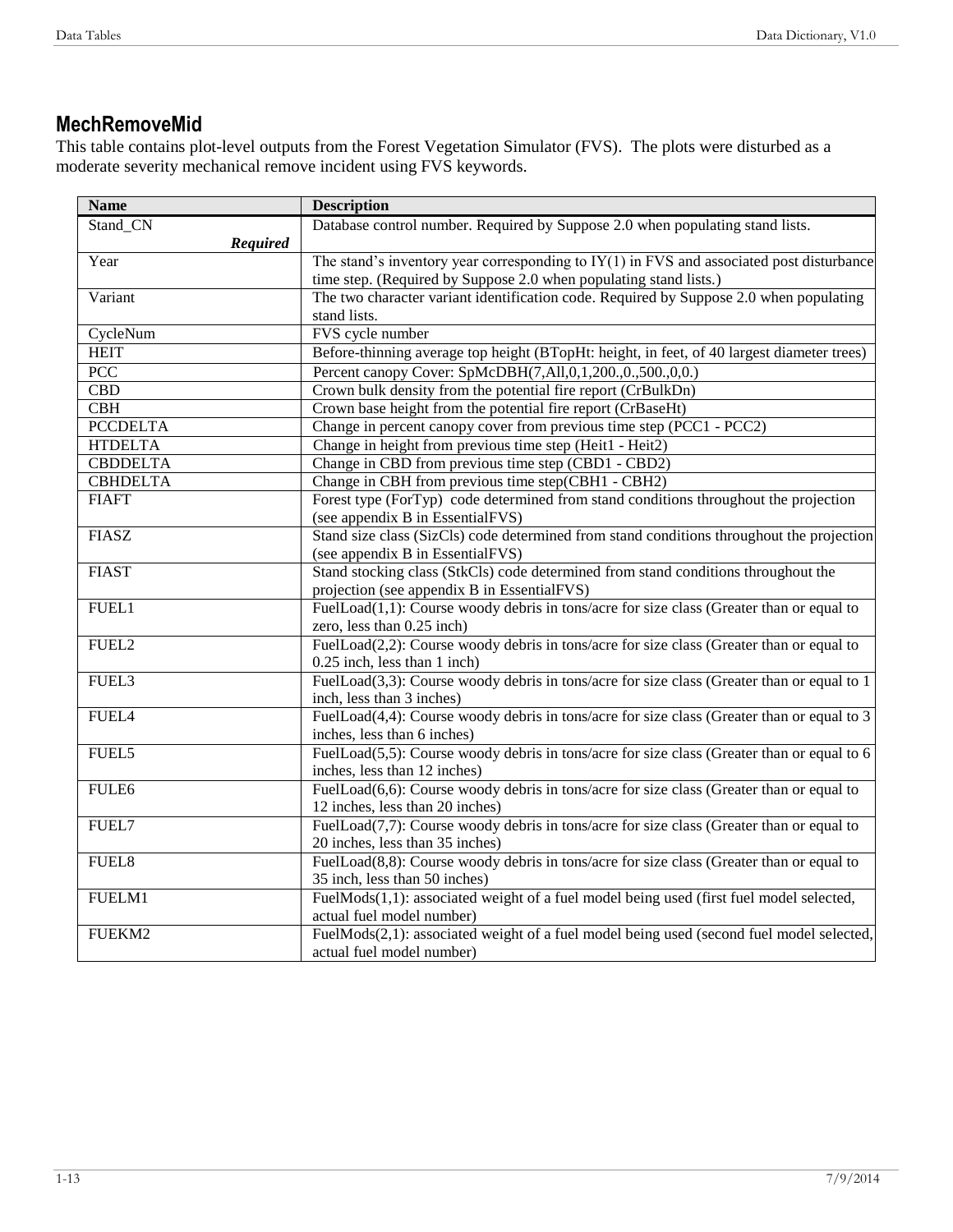# <span id="page-15-0"></span>**WindHigh**

This table contains plot-level outputs from the Forest Vegetation Simulator (FVS). The plots were disturbed as a high severity wind incident using FVS keywords.

| <b>Name</b>     | <b>Description</b>                                                                         |
|-----------------|--------------------------------------------------------------------------------------------|
| Stand CN        | Database control number. Required by Suppose 2.0 when populating stand lists.              |
| <b>Required</b> |                                                                                            |
| Year            | The stand's inventory year corresponding to $IY(1)$ in FVS and associated post disturbance |
|                 | time step. (Required by Suppose 2.0 when populating stand lists.)                          |
| Variant         | The two character variant identification code. Required by Suppose 2.0 when populating     |
|                 | stand lists.                                                                               |
| CycleNum        | FVS cycle number                                                                           |
| <b>HEIT</b>     | Before-thinning average top height (BTopHt: height, in feet, of 40 largest diameter trees) |
| <b>PCC</b>      | Percent canopy Cover: SpMcDBH(7,All,0,1,200.,0.,500.,0,0.)                                 |
| CBD             | Crown bulk density from the potential fire report (CrBulkDn)                               |
| <b>CBH</b>      | Crown base height from the potential fire report (CrBaseHt)                                |
| <b>PCCDELTA</b> | Change in percent canopy cover from previous time step (PCC1 - PCC2)                       |
| <b>HTDELTA</b>  | Change in height from previous time step (Heit1 - Heit2)                                   |
| <b>CBDDELTA</b> | Change in CBD from previous time step (CBD1 - CBD2)                                        |
| <b>CBHDELTA</b> | Change in CBH from previous time step(CBH1 - CBH2)                                         |
| <b>FIAFT</b>    | Forest type (ForTyp) code determined from stand conditions throughout the projection       |
|                 | (see appendix B in EssentialFVS)                                                           |
| <b>FIASZ</b>    | Stand size class (SizCls) code determined from stand conditions throughout the projection  |
|                 | (see appendix B in EssentialFVS)                                                           |
| <b>FIAST</b>    | Stand stocking class (StkCls) code determined from stand conditions throughout the         |
|                 | projection (see appendix B in EssentialFVS)                                                |
| FUEL1           | FuelLoad(1,1): Course woody debris in tons/acre for size class (Greater than or equal to   |
|                 | zero, less than 0.25 inch)                                                                 |
| FUEL2           | FuelLoad(2,2): Course woody debris in tons/acre for size class (Greater than or equal to   |
|                 | 0.25 inch, less than 1 inch)                                                               |
| FUEL3           | FuelLoad(3,3): Course woody debris in tons/acre for size class (Greater than or equal to 1 |
|                 | inch, less than 3 inches)                                                                  |
| FUEL4           | FuelLoad(4,4): Course woody debris in tons/acre for size class (Greater than or equal to 3 |
|                 | inches, less than 6 inches)                                                                |
| FUEL5           | FuelLoad(5,5): Course woody debris in tons/acre for size class (Greater than or equal to 6 |
|                 | inches, less than 12 inches)                                                               |
| FULE6           | FuelLoad(6,6): Course woody debris in tons/acre for size class (Greater than or equal to   |
|                 | 12 inches, less than 20 inches)                                                            |
| FUEL7           | FuelLoad(7,7): Course woody debris in tons/acre for size class (Greater than or equal to   |
|                 | 20 inches, less than 35 inches)                                                            |
| FUEL8           | FuelLoad(8,8): Course woody debris in tons/acre for size class (Greater than or equal to   |
|                 | 35 inch, less than 50 inches)                                                              |
| FUELM1          | FuelMods(1,1): associated weight of a fuel model being used (first fuel model selected,    |
|                 | actual fuel model number)                                                                  |
| FUEKM2          | FuelMods(2,1): associated weight of a fuel model being used (second fuel model selected,   |
|                 | actual fuel model number)                                                                  |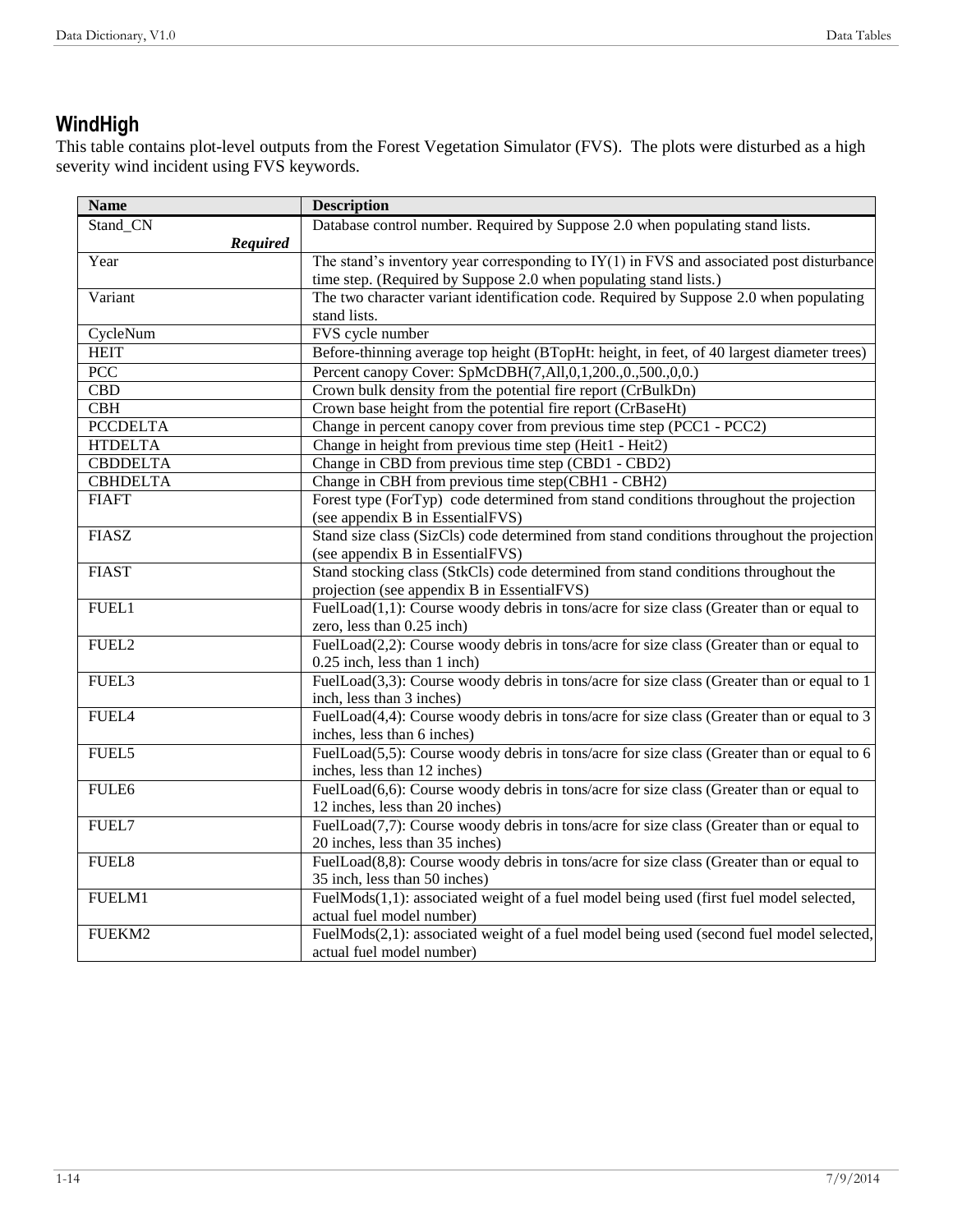## <span id="page-16-0"></span>**WindLow**

This table contains plot-level outputs from the Forest Vegetation Simulator (FVS). The plots were disturbed as a low severity wind incident using FVS keywords.

| <b>Name</b>             | <b>Description</b>                                                                         |
|-------------------------|--------------------------------------------------------------------------------------------|
| Stand CN                | Database control number. Required by Suppose 2.0 when populating stand lists.              |
| <b>Required</b>         |                                                                                            |
| Year                    | The stand's inventory year corresponding to $IY(1)$ in FVS and associated post disturbance |
|                         | time step. (Required by Suppose 2.0 when populating stand lists.)                          |
| Variant                 | The two character variant identification code. Required by Suppose 2.0 when populating     |
|                         | stand lists.                                                                               |
| CycleNum                | FVS cycle number                                                                           |
| <b>HEIT</b>             | Before-thinning average top height (BTopHt: height, in feet, of 40 largest diameter trees) |
| <b>PCC</b>              | Percent canopy Cover: SpMcDBH(7,All,0,1,200.,0.,500.,0,0.)                                 |
| $\overline{\text{CBD}}$ | Crown bulk density from the potential fire report (CrBulkDn)                               |
| CBH                     | Crown base height from the potential fire report (CrBaseHt)                                |
| <b>PCCDELTA</b>         | Change in percent canopy cover from previous time step (PCC1 - PCC2)                       |
| <b>HTDELTA</b>          | Change in height from previous time step (Heit1 - Heit2)                                   |
| <b>CBDDELTA</b>         | Change in CBD from previous time step (CBD1 - CBD2)                                        |
| <b>CBHDELTA</b>         | Change in CBH from previous time step(CBH1 - CBH2)                                         |
| <b>FIAFT</b>            | Forest type (ForTyp) code determined from stand conditions throughout the projection       |
|                         | (see appendix B in EssentialFVS)                                                           |
| <b>FIASZ</b>            | Stand size class (SizCls) code determined from stand conditions throughout the projection  |
|                         | (see appendix B in EssentialFVS)                                                           |
| <b>FIAST</b>            | Stand stocking class (StkCls) code determined from stand conditions throughout the         |
|                         | projection (see appendix B in EssentialFVS)                                                |
| FUEL1                   | FuelLoad(1,1): Course woody debris in tons/acre for size class (Greater than or equal to   |
|                         | zero, less than 0.25 inch)                                                                 |
| FUEL <sub>2</sub>       | FuelLoad(2,2): Course woody debris in tons/acre for size class (Greater than or equal to   |
|                         | 0.25 inch, less than 1 inch)                                                               |
| FUEL3                   | FuelLoad(3,3): Course woody debris in tons/acre for size class (Greater than or equal to 1 |
|                         | inch, less than 3 inches)                                                                  |
| FUEL4                   | FuelLoad(4,4): Course woody debris in tons/acre for size class (Greater than or equal to 3 |
|                         | inches, less than 6 inches)                                                                |
| FUEL5                   | FuelLoad(5,5): Course woody debris in tons/acre for size class (Greater than or equal to 6 |
|                         | inches, less than 12 inches)                                                               |
| FULE6                   | FuelLoad(6,6): Course woody debris in tons/acre for size class (Greater than or equal to   |
|                         | 12 inches, less than 20 inches)                                                            |
| FUEL7                   | FuelLoad(7,7): Course woody debris in tons/acre for size class (Greater than or equal to   |
|                         | 20 inches, less than 35 inches)                                                            |
| FUEL8                   | FuelLoad(8,8): Course woody debris in tons/acre for size class (Greater than or equal to   |
|                         | 35 inch, less than 50 inches)                                                              |
| FUELM1                  | FuelMods(1,1): associated weight of a fuel model being used (first fuel model selected,    |
|                         | actual fuel model number)                                                                  |
| FUEKM2                  | FuelMods(2,1): associated weight of a fuel model being used (second fuel model selected,   |
|                         | actual fuel model number)                                                                  |